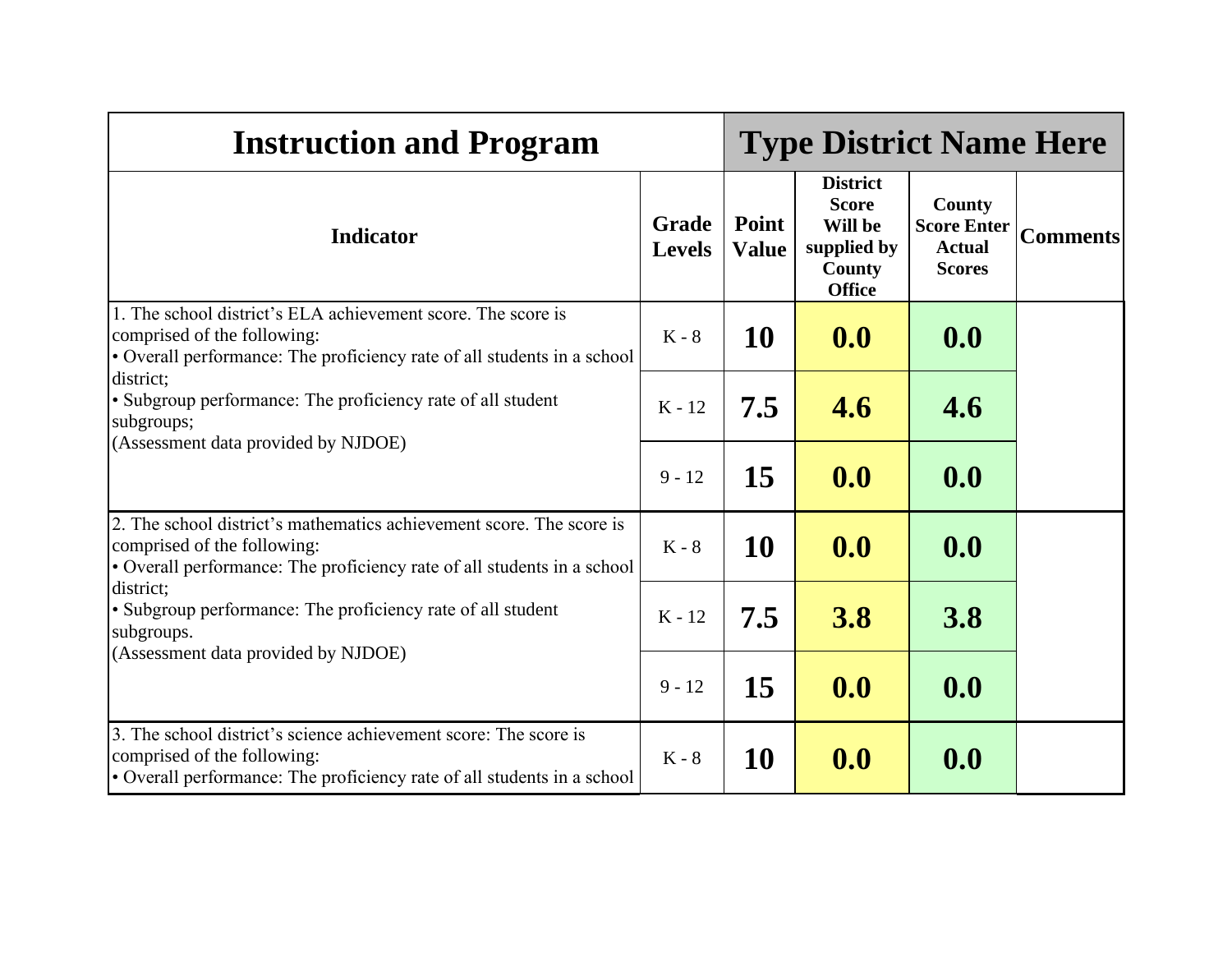| district;<br>• Subgroup performance: The proficiency rate of all student<br>subgroups.<br>(Assessment data provided by NJDOE)                                                                                                                                      | $K - 12$      | 5                | 3.9 | 3.9 |  |
|--------------------------------------------------------------------------------------------------------------------------------------------------------------------------------------------------------------------------------------------------------------------|---------------|------------------|-----|-----|--|
|                                                                                                                                                                                                                                                                    | $9 - 12$      | $\boldsymbol{0}$ | 0.0 | 0.0 |  |
| 4. The school district's ELA academic progress.<br>• Academic progress is calculated to include subgroup performance<br>by averaging the mSGP of all students with the average of all                                                                              | $K - 8$       | 10               | 0.0 | 0.0 |  |
| subgroups' mSGPs.<br>(Assessment data provided by NJDOE)                                                                                                                                                                                                           | $K - 12$      | 7.5              | 6.2 | 6.2 |  |
|                                                                                                                                                                                                                                                                    | $9 - 12$      | $\boldsymbol{0}$ | 0.0 | 0.0 |  |
| 5. The school district's mathematics academic progress.<br>• Academic progress is calculated to include subgroup performance<br>by averaging the mSGP of all students with the average of all<br>subgroups' mSGPs.<br>(Assessment data provided by NJDOE)          | $K - 8$       | 10               | 0.0 | 0.0 |  |
|                                                                                                                                                                                                                                                                    | $K - 12$      | 7.5              | 6.0 | 6.0 |  |
|                                                                                                                                                                                                                                                                    | $9 - 12$      | $\boldsymbol{0}$ | 0.0 | 0.0 |  |
| 6. The school district's graduation rate (average of four-year and five-<br>year adjusted cohort graduation rates).<br>• Graduation rate is calculated to include subgroup performance by<br>averaging the combined graduation rate (i.e. the average of the four- | $\rm K$ - $8$ | $\boldsymbol{0}$ | 0.0 | 0.0 |  |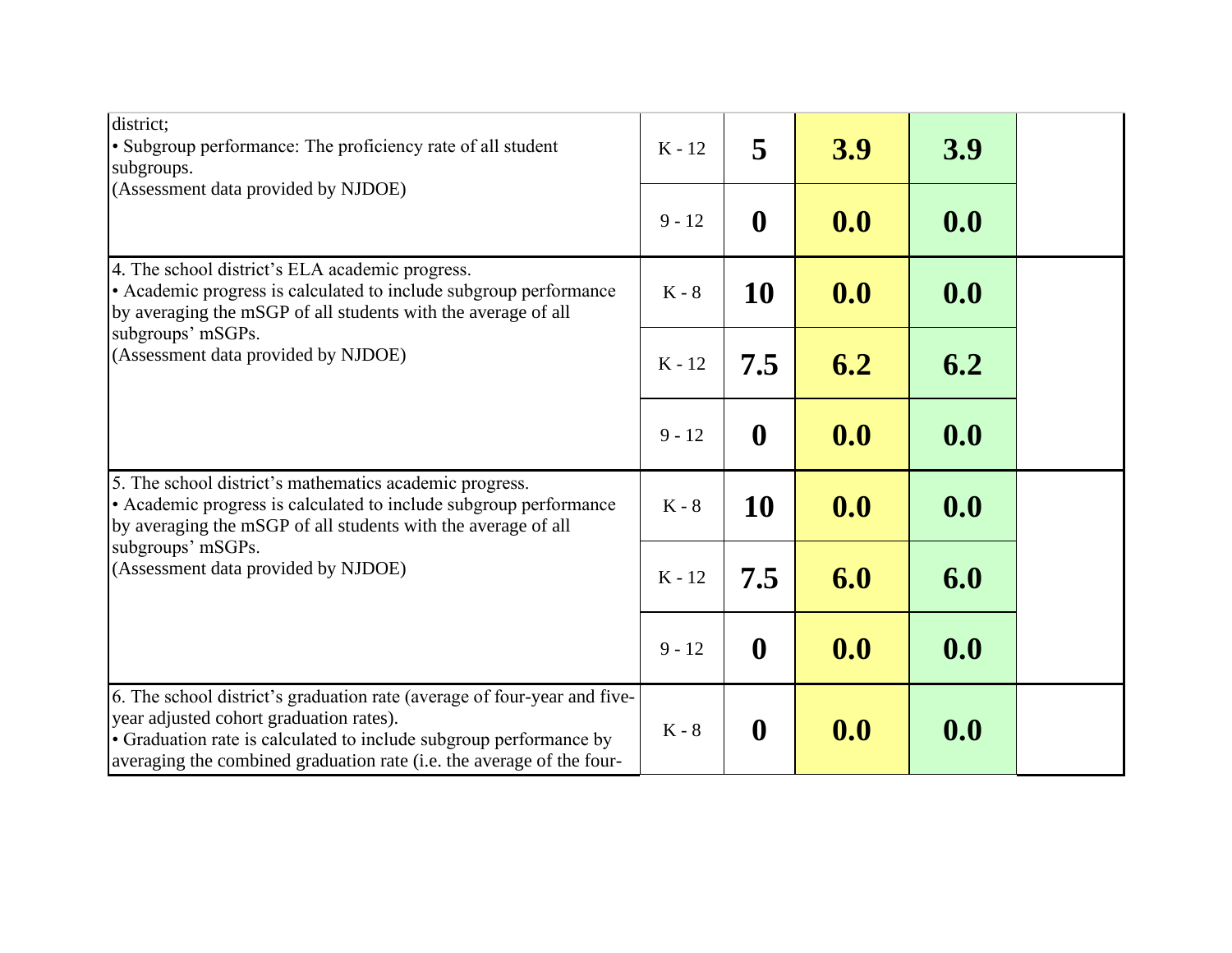| year and five-year graduation rates) of all students with the average of<br>all subgroups' combined graduation rates.<br>(Assessment data provided by NJDOE)                                                  | $K - 12$ | 15        | 14.3 | 14.3 |  |
|---------------------------------------------------------------------------------------------------------------------------------------------------------------------------------------------------------------|----------|-----------|------|------|--|
|                                                                                                                                                                                                               | $9 - 12$ | <b>20</b> | 0.0  | 0.0  |  |
| 7. The school district's measure(s) for school quality and student<br>success is calculated to account for subgroup performance by<br>averaging the rates for all students with the average of all subgroups' | $K - 8$  | 10        | 0.0  | 0.0  |  |
| rates.<br>(Assessment data provided by NJDOE)                                                                                                                                                                 | $K - 12$ | <b>10</b> | 9.2  | 9.2  |  |
| <b>Summary of Achievement Score Indicators</b>                                                                                                                                                                | $9 - 12$ | 10        | 0.0  | 0.0  |  |
|                                                                                                                                                                                                               | $K - 8$  | 60        | 0.0  | 0.0  |  |
|                                                                                                                                                                                                               | $K - 12$ | 60.0      | 48.0 | 48.0 |  |
|                                                                                                                                                                                                               | $9 - 12$ | 60        | 0.0  | 0.0  |  |
|                                                                                                                                                                                                               |          |           |      |      |  |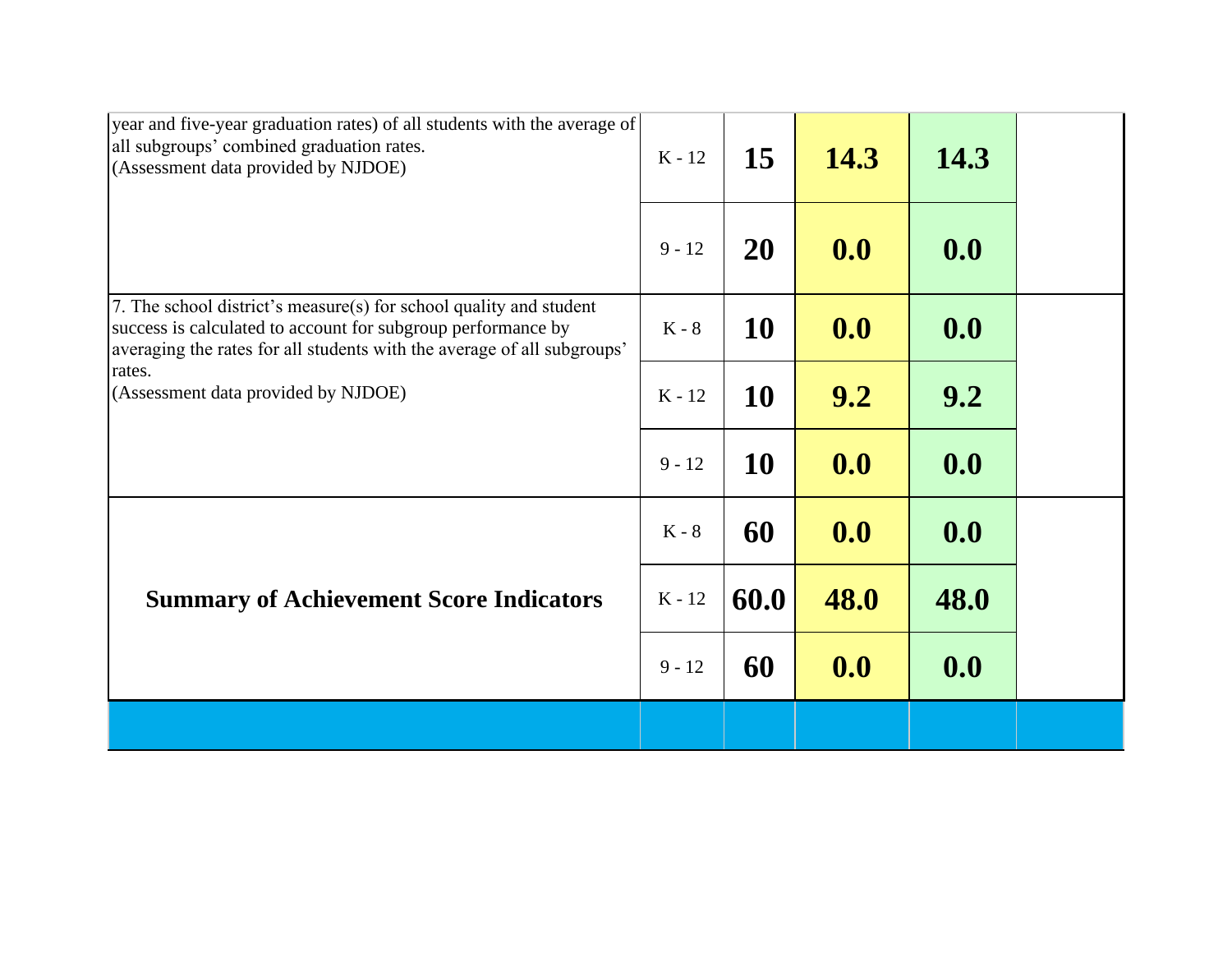| <b>Indicator</b>                                                                                                                                                                                                                                                                                                                                                                                                                                                                                                                                                                                                                                                                                                                                          | Point<br><b>Value</b> | <b>District</b><br><b>Score Yes or</b><br>$N/A = 1$ No =<br>0 | County<br><b>Score Yes</b><br>or $N/A = 1$<br>$N_0 = 0$ | <b>Comments</b> |  |  |
|-----------------------------------------------------------------------------------------------------------------------------------------------------------------------------------------------------------------------------------------------------------------------------------------------------------------------------------------------------------------------------------------------------------------------------------------------------------------------------------------------------------------------------------------------------------------------------------------------------------------------------------------------------------------------------------------------------------------------------------------------------------|-----------------------|---------------------------------------------------------------|---------------------------------------------------------|-----------------|--|--|
| 8. The chief school administrator (CSA) reports participation and performance<br>results of annual Statewide assessments to the district board of education within<br>60 days of receipt of the finalized information from the Department. The reports<br>include aggregated and disaggregated subgroup data, as well as trend and<br>comparative analyses and appropriate intervention strategies. (N.J.A.C. 6A:8-<br>(4.3)                                                                                                                                                                                                                                                                                                                              | 6                     |                                                               | $\boldsymbol{0}$                                        |                 |  |  |
| 9. English language arts curriculum and instruction are aligned to the New Jersey Student Learning Standards (NJSLS) in accordance<br>with the Department's curriculum implementation timeline and include the following: (N.J.A.C. 6A:8)                                                                                                                                                                                                                                                                                                                                                                                                                                                                                                                 |                       |                                                               |                                                         |                 |  |  |
| a. Curriculum designed and implemented to meet grade or grade-level<br>expectations and graduation requirements;<br>b. Integrated accommodations and modifications for special education students,<br>English language learners, students at risk of school failure, gifted and talented<br>students, and students with 504 plans;<br>c. Assessments, including formative, summative, benchmark, and alternative<br>assessments;<br>d. List of core instructional and supplemental materials, including various levels<br>of texts at each grade level;<br>e. Pacing guide;<br>f. Interdisciplinary connections;<br>g. Integration of 21st century skills through NJSLS 9;<br>h. Integration of technology through the NJSLS; and<br>i. Career education. | $\boldsymbol{4}$      |                                                               | $\mathbf 0$                                             |                 |  |  |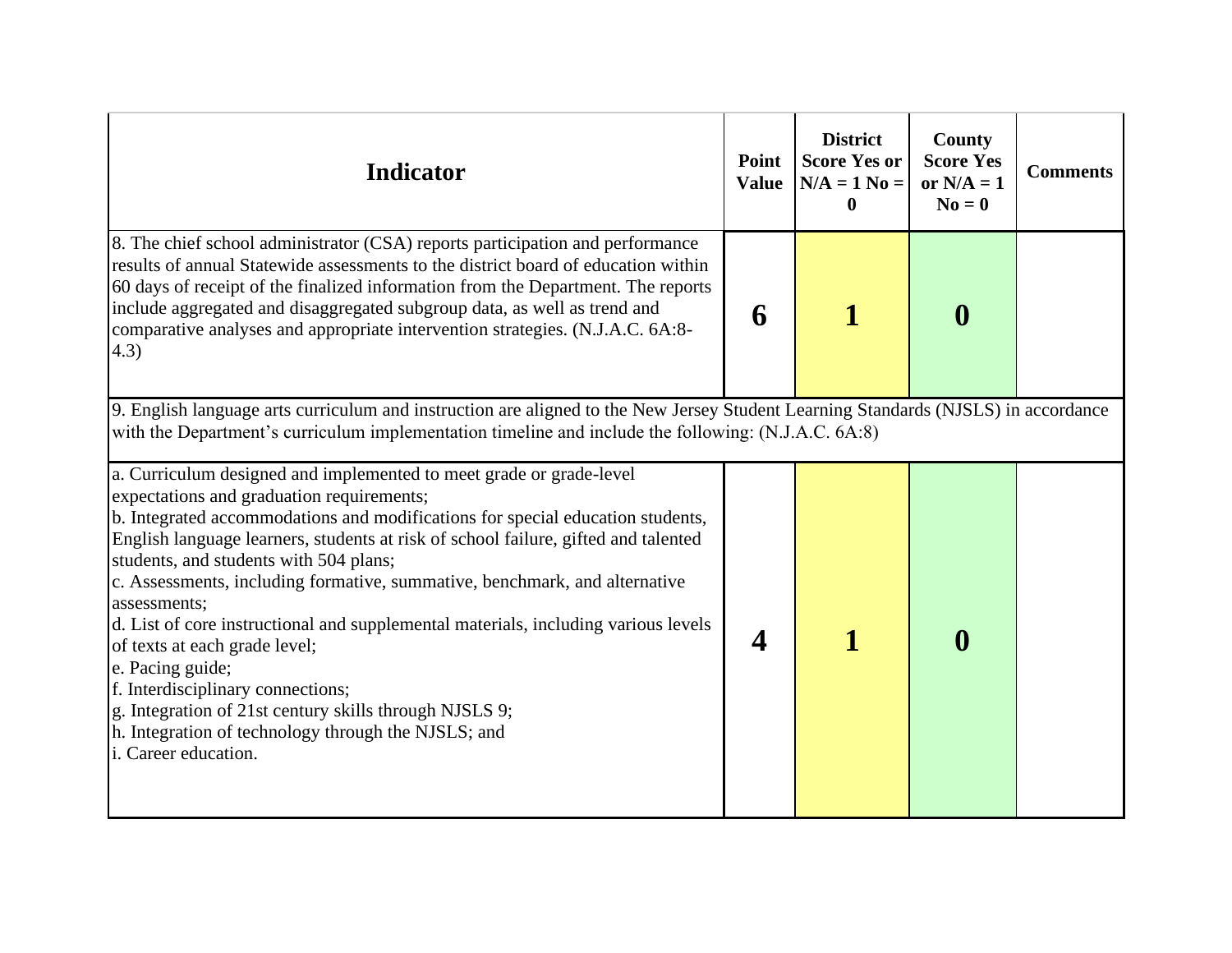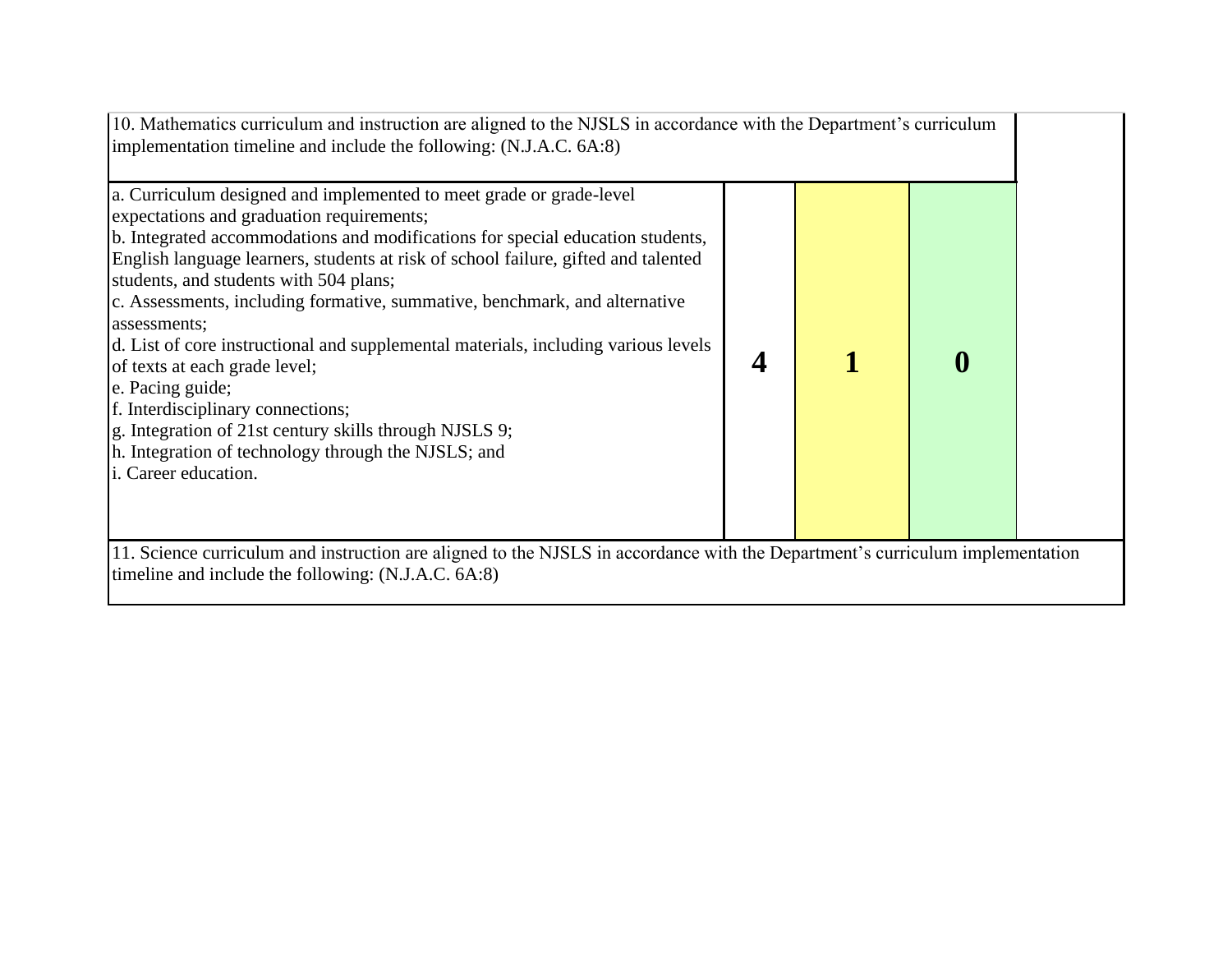| a. Curriculum designed and implemented to meet grade or grade-level<br>expectations and graduation requirements;<br>b. Integrated accommodations and modifications for special education students,<br>English language learners, students at risk of school failure, gifted and talented<br>students, and students with 504 plans;<br>c. Assessments, including formative, summative, benchmark, and alternative<br>assessments;<br>d. List of core instructional and supplemental materials, including various levels<br>of texts at each grade level;<br>e. Pacing guide;<br>f. Interdisciplinary connections;<br>g. Integration of 21st century skills through NJSLS 9;<br>h. Integration of technology through the NJSLS; and<br>i. Career education. |  |  |  |  |  |
|-----------------------------------------------------------------------------------------------------------------------------------------------------------------------------------------------------------------------------------------------------------------------------------------------------------------------------------------------------------------------------------------------------------------------------------------------------------------------------------------------------------------------------------------------------------------------------------------------------------------------------------------------------------------------------------------------------------------------------------------------------------|--|--|--|--|--|
| 12. Social Studies curriculum and instruction are aligned to the NJSLS in accordance with the Department's curriculum<br>implementation timeline and include the following: (N.J.A.C. 6A:8)                                                                                                                                                                                                                                                                                                                                                                                                                                                                                                                                                               |  |  |  |  |  |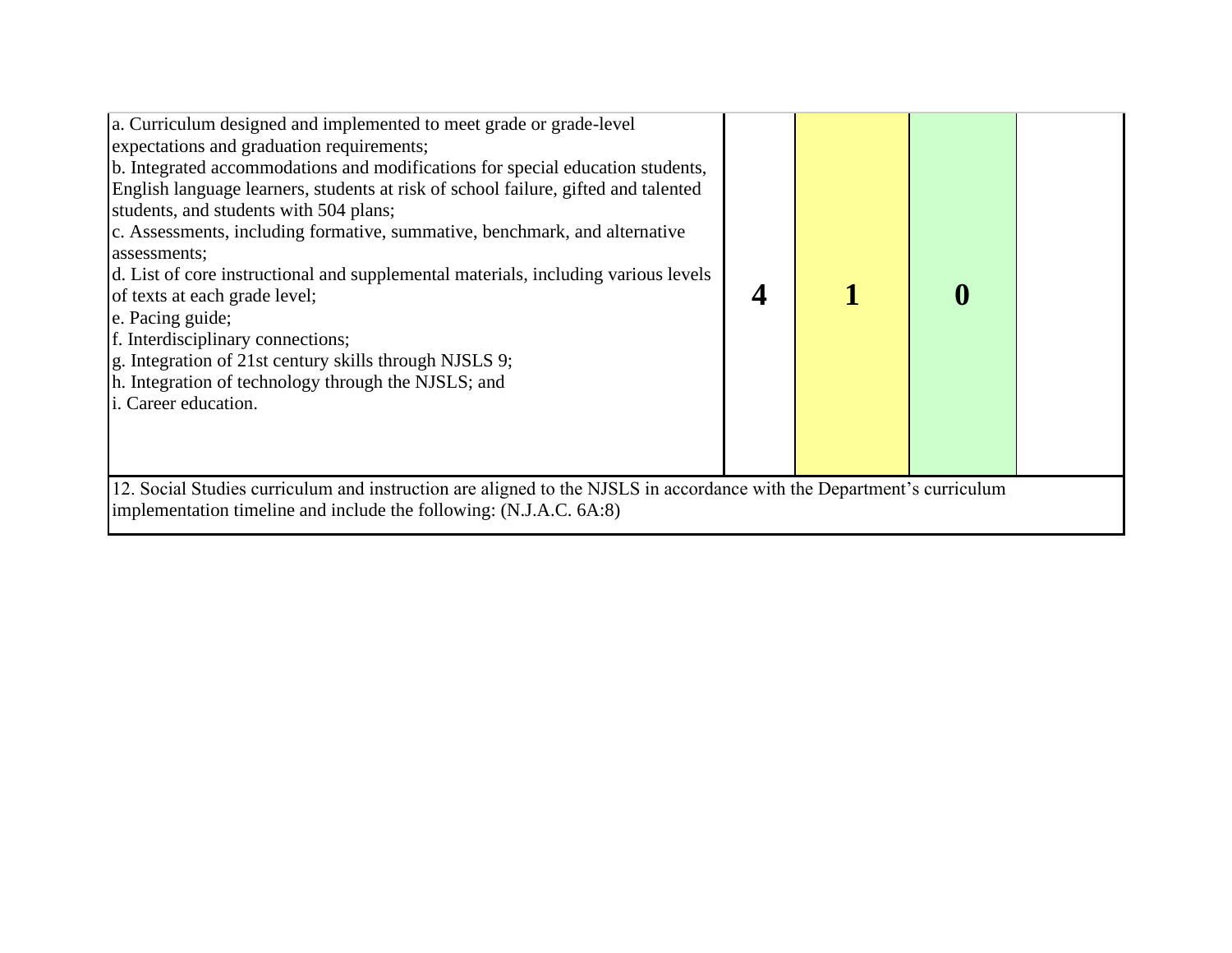| a. Curriculum designed and implemented to meet grade or grade-level<br>expectations and graduation requirements;<br>b. Integrated accommodations and modifications for special education students,<br>English language learners, students at risk of school failure, gifted and talented<br>students, and students with 504 plans;<br>c. Assessments, including formative, summative, benchmark, and alternative<br>assessments;<br>d. List of core instructional and supplemental materials, including various levels<br>of texts at each grade level;<br>e. Pacing guide;<br>f. Interdisciplinary connections;<br>g. Integration of 21st century skills through NJSLS 9;<br>h. Integration of technology through the NJSLS;<br>i. Career education. j. Amistad Commission mandates* that curricula in<br>kindergarten through grade 12 include the teaching of the African slave trade,<br>slavery in America, the vestiges of slavery in this country, and the contributions<br>of African Americans to this country; and<br>k. Holocaust Commission mandates* that curricula in kindergarten through<br>grade 12 address issues of bias, prejudice, and bigotry, including bullying,<br>through the teaching of the Holocaust and genocide.<br>* Mandates can be met in content areas other than Social Studies. Being out of<br>compliance with either mandate results in the loss of all points for Social<br>Studies.<br>13. World languages curricula and instruction are aligned to the NJSLS in accordance with the Department's curriculum | 4 | $\boldsymbol{0}$ |  |
|-------------------------------------------------------------------------------------------------------------------------------------------------------------------------------------------------------------------------------------------------------------------------------------------------------------------------------------------------------------------------------------------------------------------------------------------------------------------------------------------------------------------------------------------------------------------------------------------------------------------------------------------------------------------------------------------------------------------------------------------------------------------------------------------------------------------------------------------------------------------------------------------------------------------------------------------------------------------------------------------------------------------------------------------------------------------------------------------------------------------------------------------------------------------------------------------------------------------------------------------------------------------------------------------------------------------------------------------------------------------------------------------------------------------------------------------------------------------------------------------------------------------------------------------------------|---|------------------|--|
| implementation timeline and include the following: (N.J.A.C. 6A:8)                                                                                                                                                                                                                                                                                                                                                                                                                                                                                                                                                                                                                                                                                                                                                                                                                                                                                                                                                                                                                                                                                                                                                                                                                                                                                                                                                                                                                                                                                    |   |                  |  |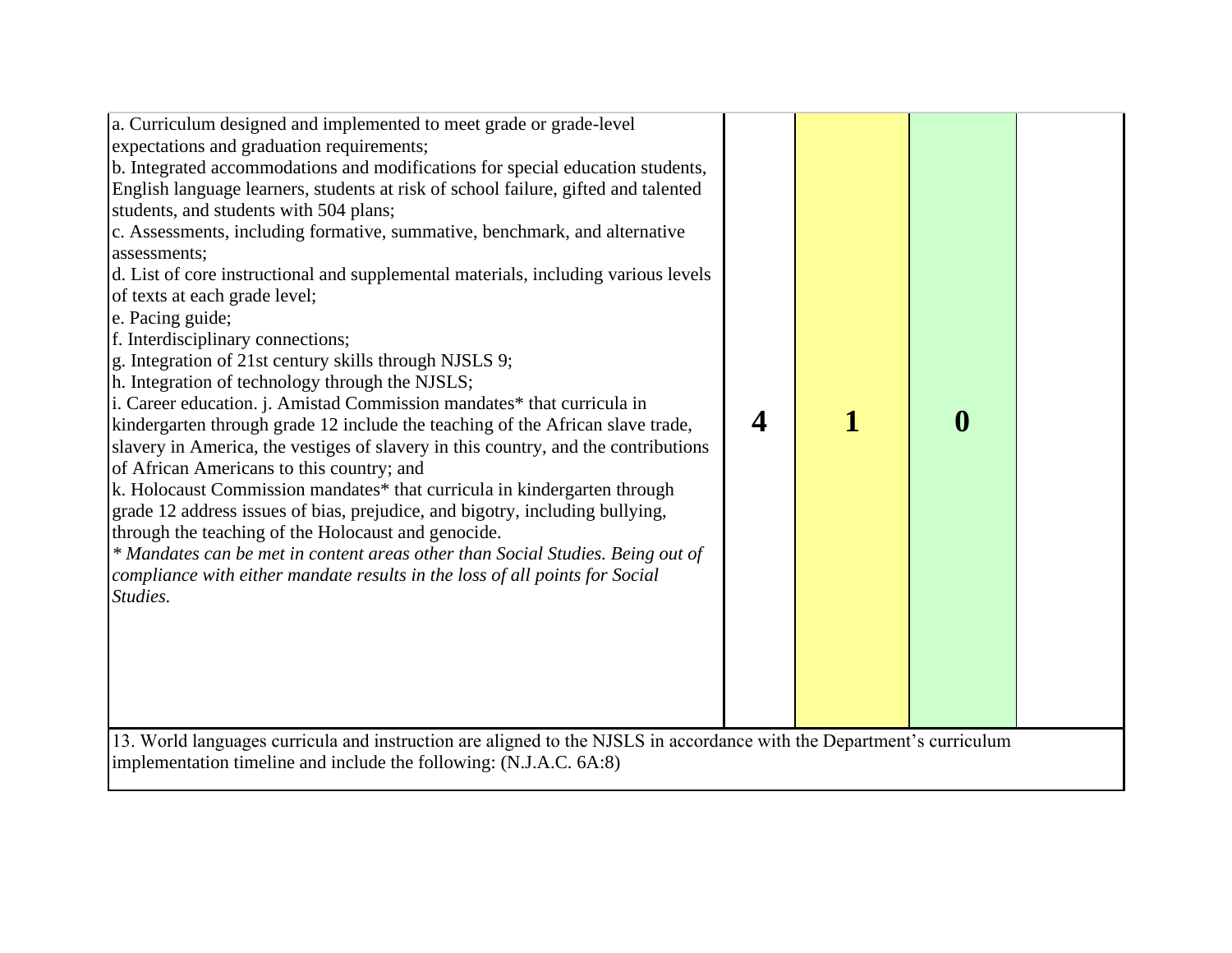| a. Curriculum designed and implemented to meet grade or grade-level<br>expectations and graduation requirements;<br>b. Integrated accommodations and modifications for special education students,<br>English language learners, students at risk of school failure, gifted and talented<br>students, and students with 504 plans;<br>c. Assessments, including formative, summative, benchmark, and alternative<br>assessments;<br>d. List of core instructional and supplemental materials, including various levels<br>of texts at each grade level;<br>e. Pacing guide;<br>f. Interdisciplinary connections;<br>g. Integration of 21st century skills through NJSLS 9;<br>h. Integration of technology through the NJSLS; and<br>i. Career education. |  |  |  |  |  |
|-----------------------------------------------------------------------------------------------------------------------------------------------------------------------------------------------------------------------------------------------------------------------------------------------------------------------------------------------------------------------------------------------------------------------------------------------------------------------------------------------------------------------------------------------------------------------------------------------------------------------------------------------------------------------------------------------------------------------------------------------------------|--|--|--|--|--|
| 14. Comprehensive health and physical education curricula and instruction are aligned to the NJSLS in accordance with the<br>Department's curriculum implementation timeline and include the following: (N.J.A.C. 6A:8)                                                                                                                                                                                                                                                                                                                                                                                                                                                                                                                                   |  |  |  |  |  |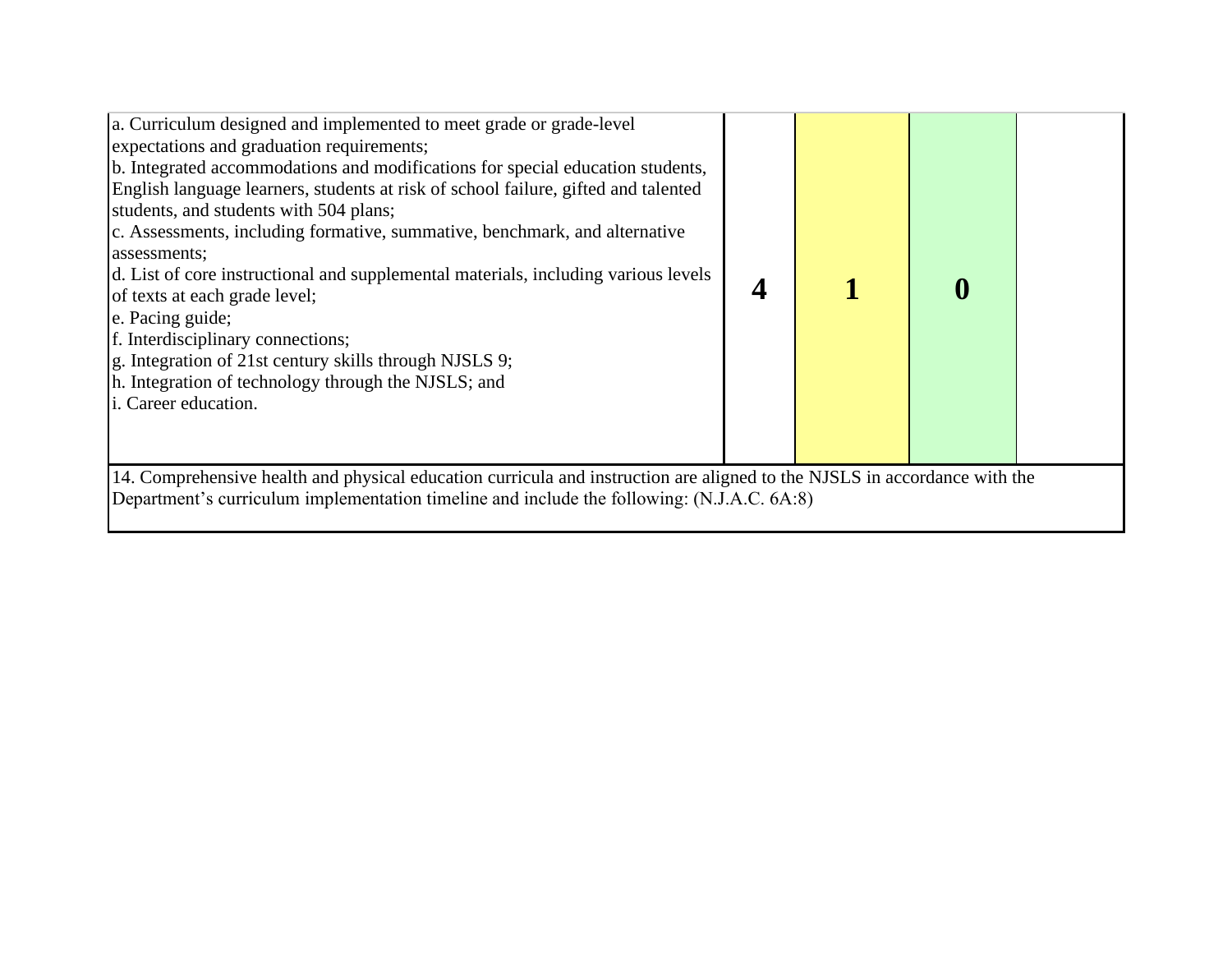| a. Curriculum designed and implemented to meet grade or grade-level<br>expectations and graduation requirements;<br>b. Integrated accommodations and modifications for special education students,<br>English language learners, students at risk of school failure, gifted and talented<br>students, and students with 504 plans;<br>c. Assessments, including formative, summative, benchmark, and alternative<br>assessments;<br>d. List of core instructional and supplemental materials, including various levels<br>of texts at each grade level;<br>e. Pacing guide;<br>f. Interdisciplinary connections;<br>g. Integration of 21st century skills through NJSLS 9;<br>h. Integration of technology through the NJSLS; and<br>i. Career education. |  |  |  |  |  |  |
|-----------------------------------------------------------------------------------------------------------------------------------------------------------------------------------------------------------------------------------------------------------------------------------------------------------------------------------------------------------------------------------------------------------------------------------------------------------------------------------------------------------------------------------------------------------------------------------------------------------------------------------------------------------------------------------------------------------------------------------------------------------|--|--|--|--|--|--|
| 15. Visual and performing arts curricula and instruction are aligned to the NJSLS in accordance with the Department's curriculum<br>implementation timeline and include the following: (N.J.A.C. 6A:8)                                                                                                                                                                                                                                                                                                                                                                                                                                                                                                                                                    |  |  |  |  |  |  |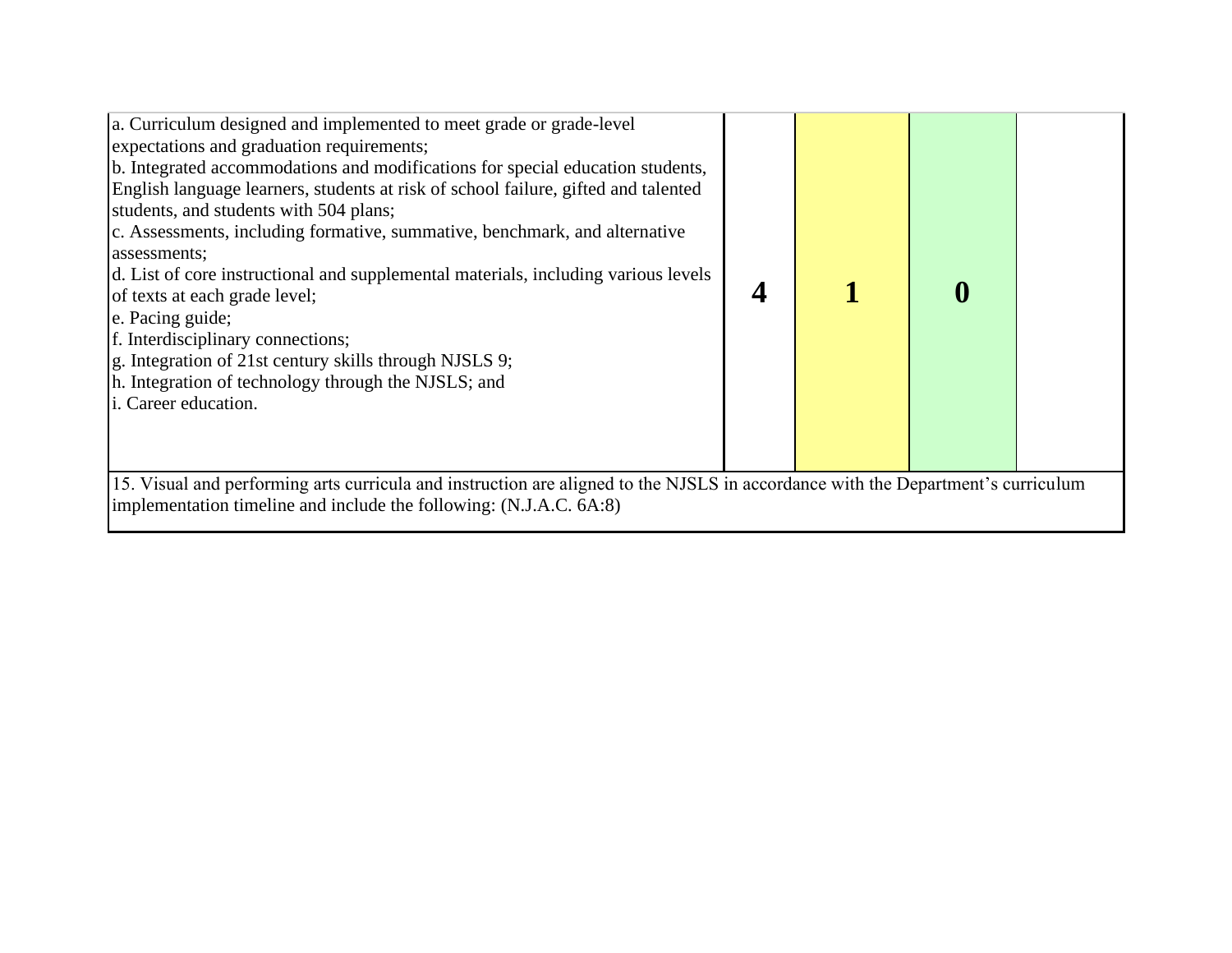| a. Curriculum designed and implemented to meet grade or grade-level<br>expectations and graduation requirements;<br>b. Integrated accommodations and modifications for special education students,<br>English language learners, students at risk of school failure, gifted and talented<br>students, and students with 504 plans;<br>c. Assessments, including formative, summative, benchmark, and alternative<br>assessments;<br>d. List of core instructional and supplemental materials, including various levels<br>of texts at each grade level;<br>e. Pacing guide;<br>f. Interdisciplinary connections;<br>g. Integration of 21st century skills through NJSLS 9;<br>h. Integration of technology through the NJSLS; and<br>i. Career education. | 4  |    | $\bf{0}$         |  |  |  |
|-----------------------------------------------------------------------------------------------------------------------------------------------------------------------------------------------------------------------------------------------------------------------------------------------------------------------------------------------------------------------------------------------------------------------------------------------------------------------------------------------------------------------------------------------------------------------------------------------------------------------------------------------------------------------------------------------------------------------------------------------------------|----|----|------------------|--|--|--|
| 16. Policies and procedures exist to ensure a coordinated system for planning, delivering, measurement, and modification of<br>intervention and referral services is implemented in each school by a multidisciplinary team to address the learning, behavioral, and<br>health needs of all students. (N.J.A.C. 6A:16-8) This requirement may be fulfilled through implementation of the New Jersey Tiered<br>System of Support (NJTSS) or other models such as Response to Intervention (RTI) and Multi-Tiered Systems of Support (MTSS).<br>The system includes:                                                                                                                                                                                        |    |    |                  |  |  |  |
| a. A continuum of supports and interventions available in each school to support<br>learning, behavior, and health needs;<br>b. Action plans for interventions based on student data and desired outcomes;<br>c. Professional development for multidisciplinary teams and staff who provide<br>interventions; and<br>d. Review and assessment of effectiveness of interventions (e.g., progress monitoring).                                                                                                                                                                                                                                                                                                                                              | 6  |    | $\boldsymbol{0}$ |  |  |  |
| <b>Achievement Score Total</b>                                                                                                                                                                                                                                                                                                                                                                                                                                                                                                                                                                                                                                                                                                                            | 60 | 48 | 48               |  |  |  |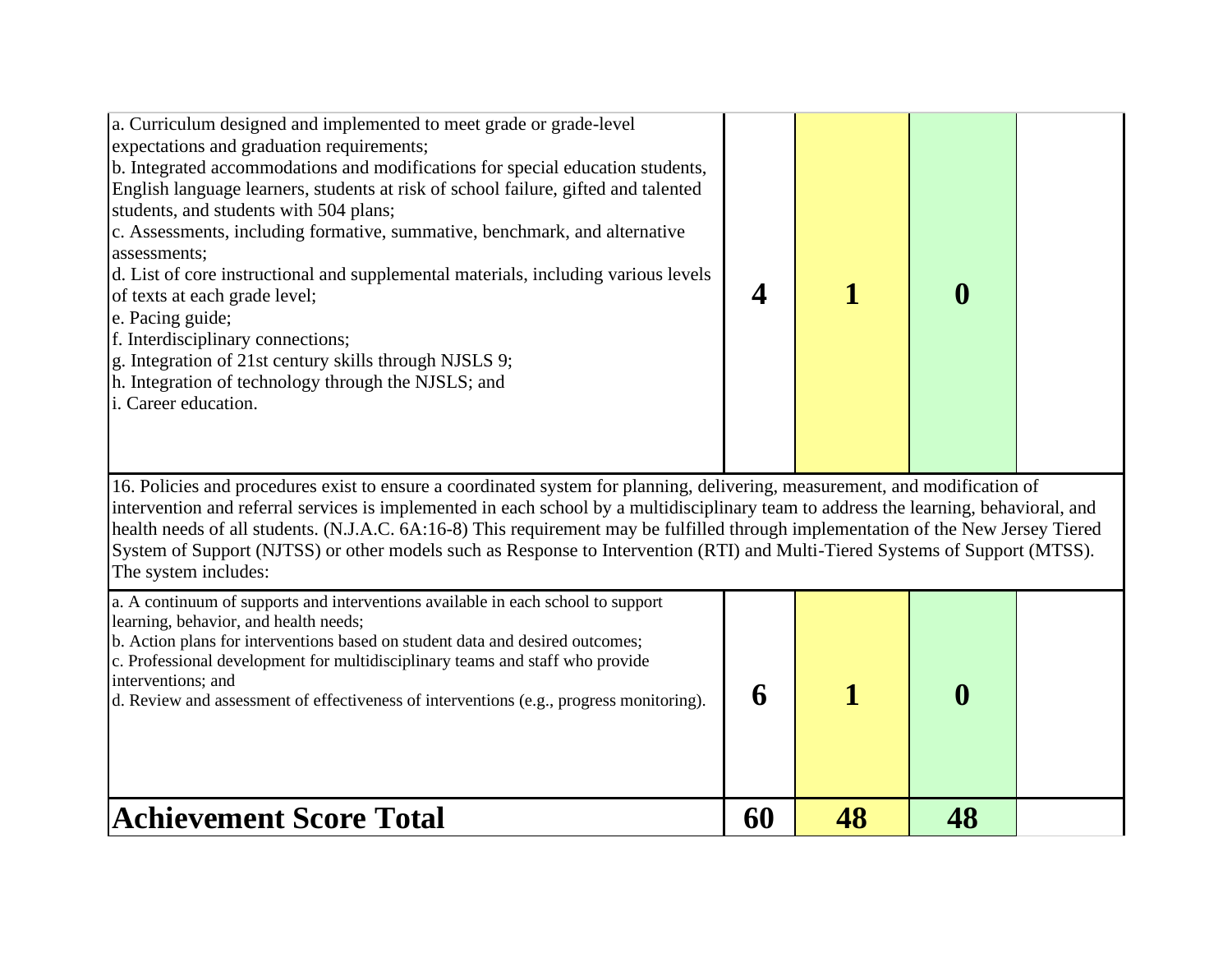| <b>Curriculum and Policy Total</b>   | 40         | 40 |    |  |
|--------------------------------------|------------|----|----|--|
| <b>Instruction and Program Total</b> | <b>100</b> | 88 | 48 |  |

| <b>Fiscal Management</b>                                                                                                                                                                                                                                                                                                                                                                                               | <b>Type District Name</b><br><b>Here</b> |                                                                                   |                                                                 |                 |
|------------------------------------------------------------------------------------------------------------------------------------------------------------------------------------------------------------------------------------------------------------------------------------------------------------------------------------------------------------------------------------------------------------------------|------------------------------------------|-----------------------------------------------------------------------------------|-----------------------------------------------------------------|-----------------|
| <b>Indicator</b>                                                                                                                                                                                                                                                                                                                                                                                                       | Point                                    | <b>District</b><br><b>Score Yes</b><br>Value or $N/A = 1$ or $N/A = 1$<br>$N_0=0$ | <b>County</b><br><b>Score Yes</b><br>$N\mathbf{o} = \mathbf{0}$ | <b>Comments</b> |
| 1. Monthly district board of education secretary's reports are completed and reconciled<br>without exceptions and submitted to the district board of education within 60 days of the<br>month's end for approval, pursuant to N.J.S.A. 18A:17-9.                                                                                                                                                                       | 6                                        |                                                                                   | $\bf{0}$                                                        |                 |
| 2. A standard operating procedures (SOP) manual for business functions is maintained,<br>updated and implemented pursuant to N.J.A.C. 6A:23A-6.6. The SOP manual includes a<br>system of internal controls in accordance with N.J.A.C. 6A:23A-6.4 to prevent the over-<br>expenditure of line item accounts and to safeguard assets from theft and fraud and<br>includes a section that details purchasing procedures. | 8                                        |                                                                                   | $\bf{0}$                                                        |                 |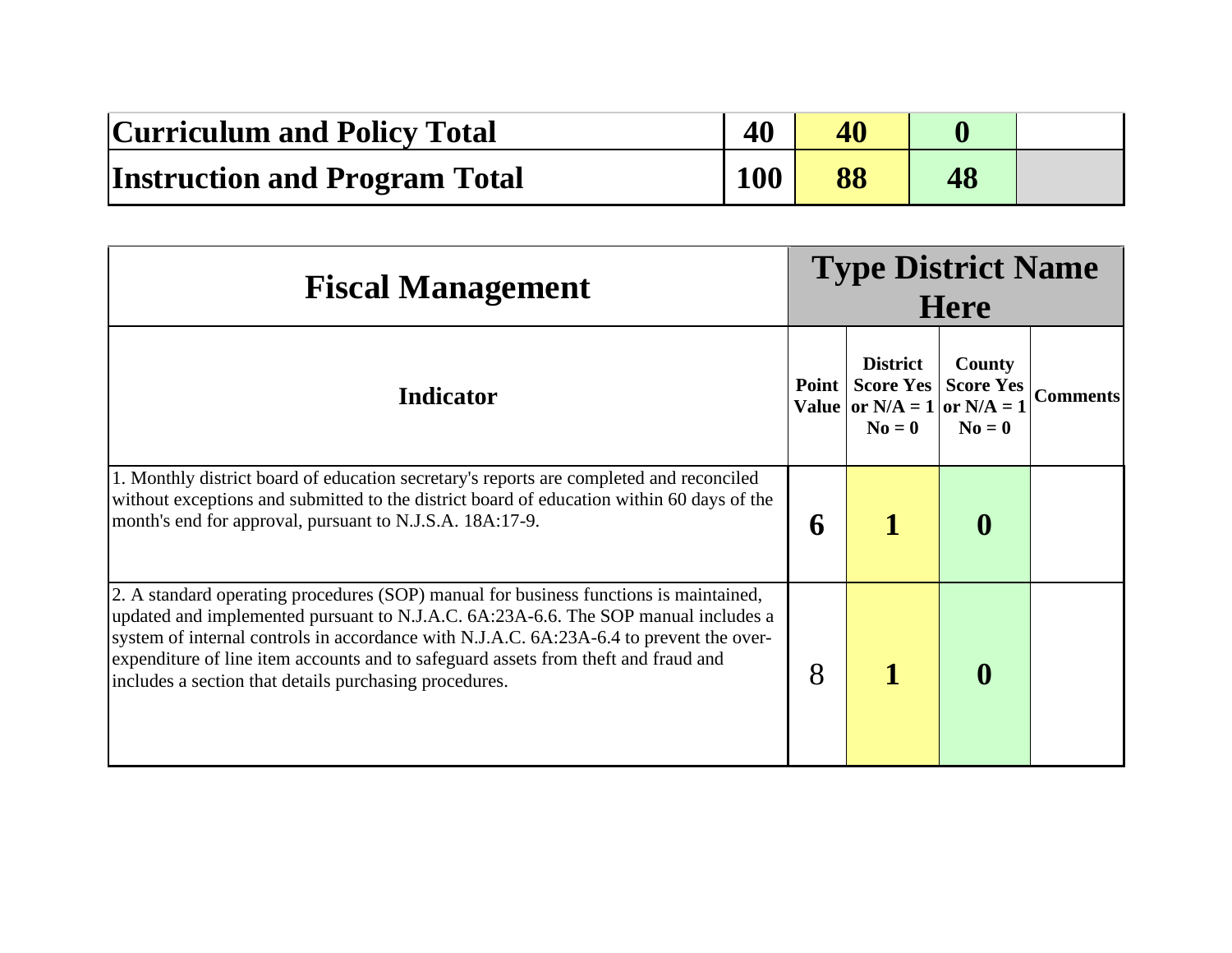| 3. The annual audit of its Comprehensive Annual Financial Report (CAFR) and other<br>supporting forms and collections (Auditor's Management Report (AMR), Federal Data<br>Collection Form, and Audit Summary) have been filed by the due date set forth in<br>N.J.S.A. 18A:23-1. | 4              |   | $\boldsymbol{0}$ |  |
|----------------------------------------------------------------------------------------------------------------------------------------------------------------------------------------------------------------------------------------------------------------------------------|----------------|---|------------------|--|
| 4. The school district:                                                                                                                                                                                                                                                          |                |   |                  |  |
| a. Implements a corrective action plan (CAP) that addresses all audit recommendations<br>and is acceptable to the Department (as required);                                                                                                                                      | $\overline{4}$ |   | $\boldsymbol{0}$ |  |
| b. Reports no repeat audit findings of a substantive nature in the CAFR or AMR.                                                                                                                                                                                                  | $\overline{4}$ |   | $\boldsymbol{0}$ |  |
| c. Reports no material weaknesses or significant deficiencies in the CAFR or AMR.                                                                                                                                                                                                | $\overline{4}$ |   | $\boldsymbol{0}$ |  |
| d. Ends the year with no deficit balances and no line item over-expenditures in the<br>general fund, (on the budgetary basis of accounting) special revenue fund, capital projects<br>fund, or debt service fund (other than permitted under State law and GAAP).                | $\overline{4}$ | 1 | $\boldsymbol{0}$ |  |
| 5. Entitlement and discretionary grants are managed and overseen as required. Specifically, the school district:                                                                                                                                                                 |                |   |                  |  |
| a. Submits initial applications, revisions, and final reports for all entitlement and<br>discretionary grants by published due dates and expends Federal funds consistent with the<br>approved indirect cost rate and grant application.                                         | $\overline{2}$ |   | $\bf{0}$         |  |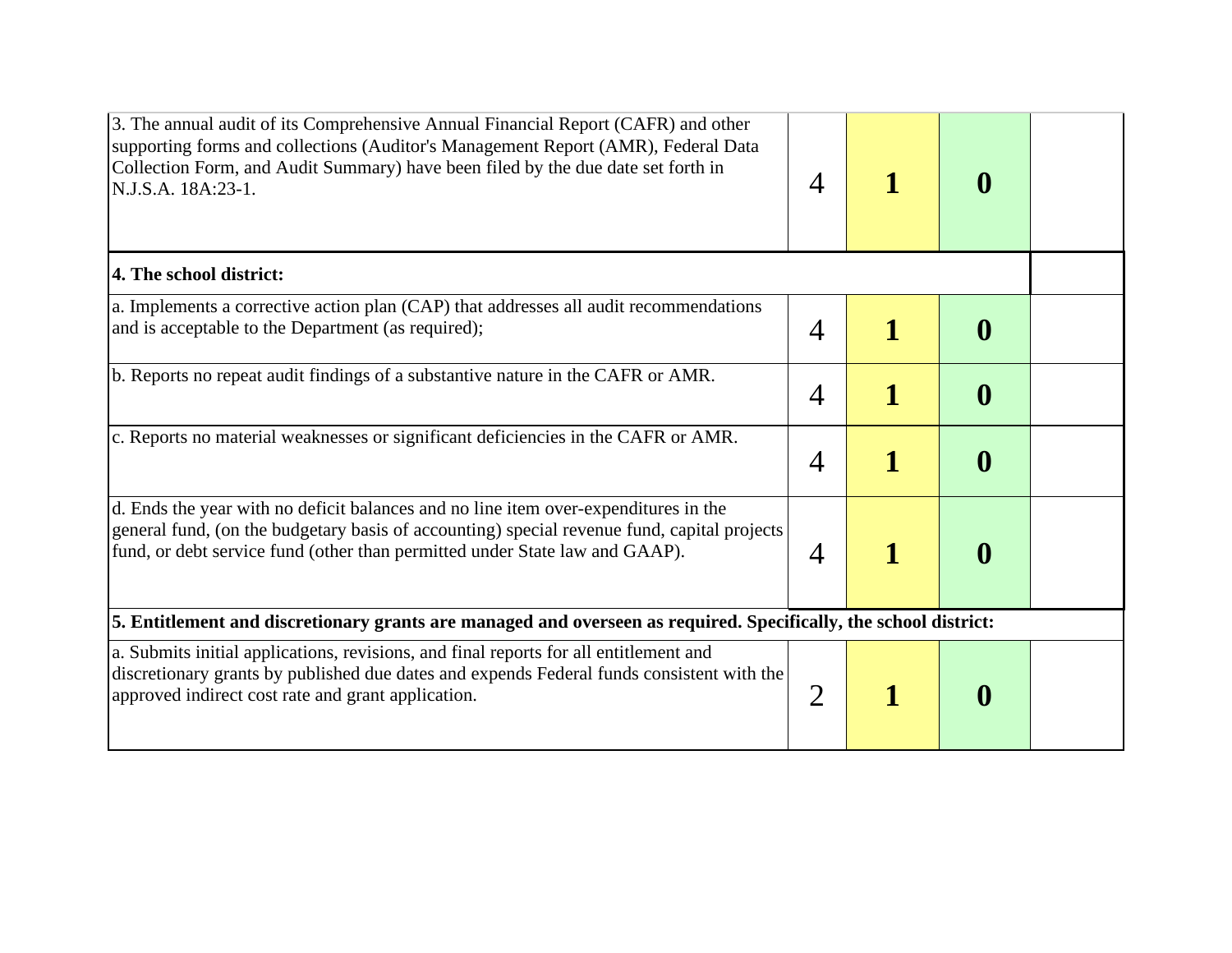| b. Budgets grant funds according to the approved application and spends grant funds as<br>budgeted. Amendments and budget modifications are completed for charges that exceed<br>the applicable threshold of 10 percent or for modifications that require opening new<br>budget lines.                                                                                                                                  | $\overline{2}$ |   | $\boldsymbol{0}$ |  |
|-------------------------------------------------------------------------------------------------------------------------------------------------------------------------------------------------------------------------------------------------------------------------------------------------------------------------------------------------------------------------------------------------------------------------|----------------|---|------------------|--|
| c. Shows evidence of required consultations with nonpublic schools for each required<br>State- and federally funded program and expends nonpublic school allocations as<br>required. If funds are not expended for nonpublic school services, the school district<br>specifies the reason the funds were not spent and provides evidence of consulting with<br>nonpublic schools regarding the use of unexpended funds. | $\overline{2}$ |   | $\boldsymbol{0}$ |  |
| d. Approves salaries funded by Federal grants as documented in district board of<br>education minutes and maintains the required time and activity reports.                                                                                                                                                                                                                                                             | $\overline{2}$ | 1 | $\boldsymbol{0}$ |  |
| 6. Proper oversight and accounting of capital projects accounted for in Fund 30 are provided. Specifically, the school district:                                                                                                                                                                                                                                                                                        |                |   |                  |  |
| a. Maintains separate accounting by project.                                                                                                                                                                                                                                                                                                                                                                            | 4              | 1 | $\boldsymbol{0}$ |  |
| b. Monitors the detailed accounts regularly and oversees change orders to ensure/certify<br>funds are available.                                                                                                                                                                                                                                                                                                        | $\overline{4}$ | 1 | $\boldsymbol{0}$ |  |
| c. Spends within the authorized amount, unless proper approvals have been received to<br>raise additional funds to augment the authorized amount.                                                                                                                                                                                                                                                                       | $\overline{4}$ | 1 | $\boldsymbol{0}$ |  |
| d. Conducts the proper fiscal close-out of completed projects, including proper transfer of<br>interest earned annually to the debt service and/or general fund.                                                                                                                                                                                                                                                        | 4              | 1 | $\boldsymbol{0}$ |  |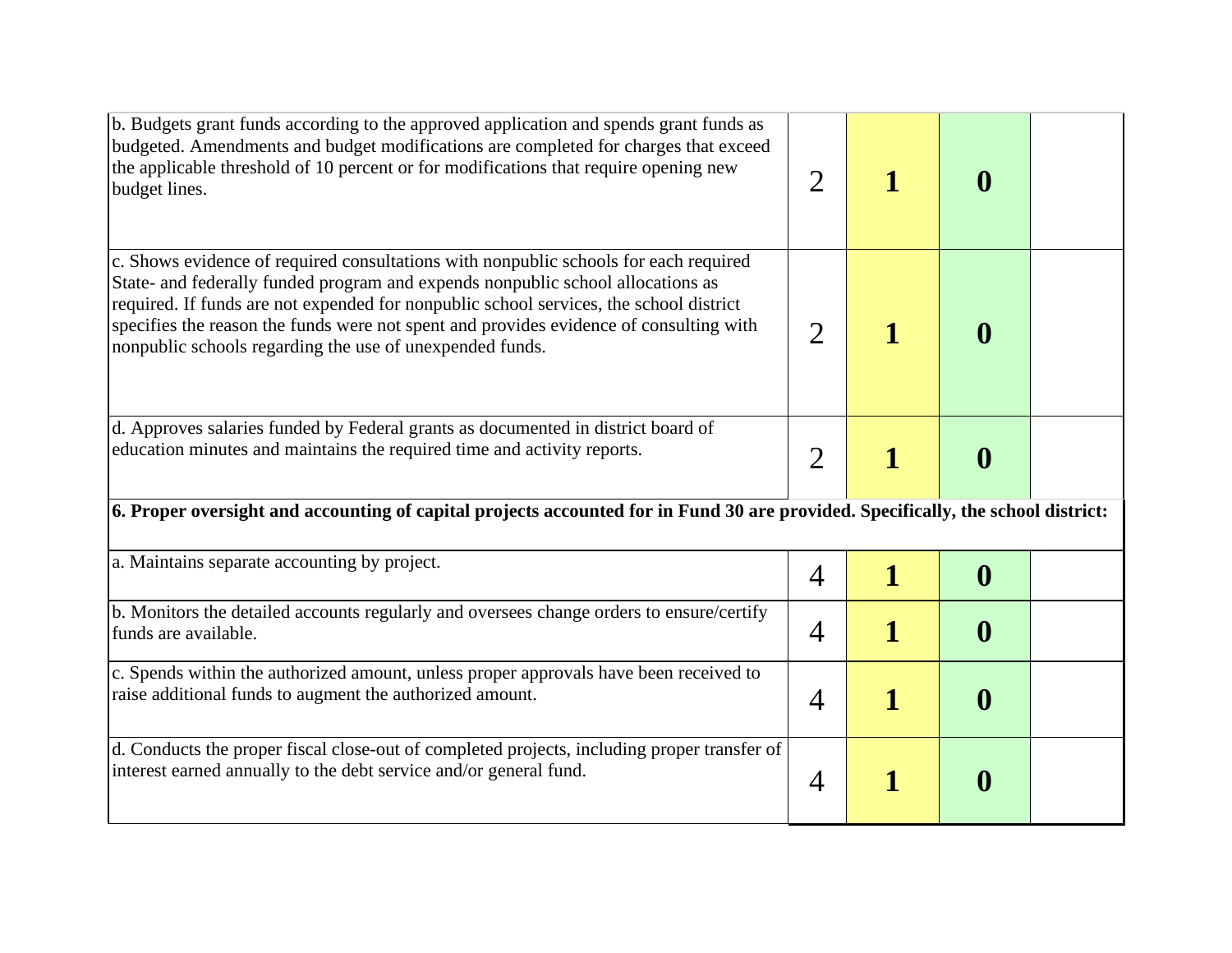| 7. Projects consistent with the approved long-range facilities plan are implemented,<br>reviewed, and revised, pursuant to N.J.A.C. 6A:26-2.                                                                                                                                                                                                                                        | $\overline{2}$ | $\bf{0}$         |  |
|-------------------------------------------------------------------------------------------------------------------------------------------------------------------------------------------------------------------------------------------------------------------------------------------------------------------------------------------------------------------------------------|----------------|------------------|--|
| 8. County office approval has been granted for emergent projects, pursuant to N.J.A.C.<br>6A:26-3.14.                                                                                                                                                                                                                                                                               | $\overline{2}$ | $\boldsymbol{0}$ |  |
| 9. Annual health and safety reviews:                                                                                                                                                                                                                                                                                                                                                |                |                  |  |
| a. Have been conducted once per year in each building using the Annual Facilities<br>Checklist -- Health and Safety Evaluation of School Buildings. (N.J.A.C. 6A:26-6.1, 6.2,<br>6.3, and 12 and 6A:19-6)                                                                                                                                                                           | 5              | $\boldsymbol{0}$ |  |
| b. Meet the "100% item" section in the Annual Facilities Checklist -- Health and Safety<br>Evaluation of School Buildings, which means all items are in compliance in all buildings.                                                                                                                                                                                                | 5              | $\boldsymbol{0}$ |  |
| c. Meet the "80% item" section Annual Facilities Checklist -- Health and Safety<br>Evaluation of School Buildings, which means at least 80 percent of items are in<br>compliance in all buildings.                                                                                                                                                                                  | $\overline{2}$ | $\boldsymbol{0}$ |  |
| 10. A budget calendar that is developed and shared with the district board of education<br>annually and that reflects all applicable legal and management requirements, pursuant to<br>N.J.S.A. 18A:22-7, is followed. This development timeline includes input from all<br>relevant programmatic staff for requirements and materials needed for teaching and<br>student learning. | 6              | $\boldsymbol{0}$ |  |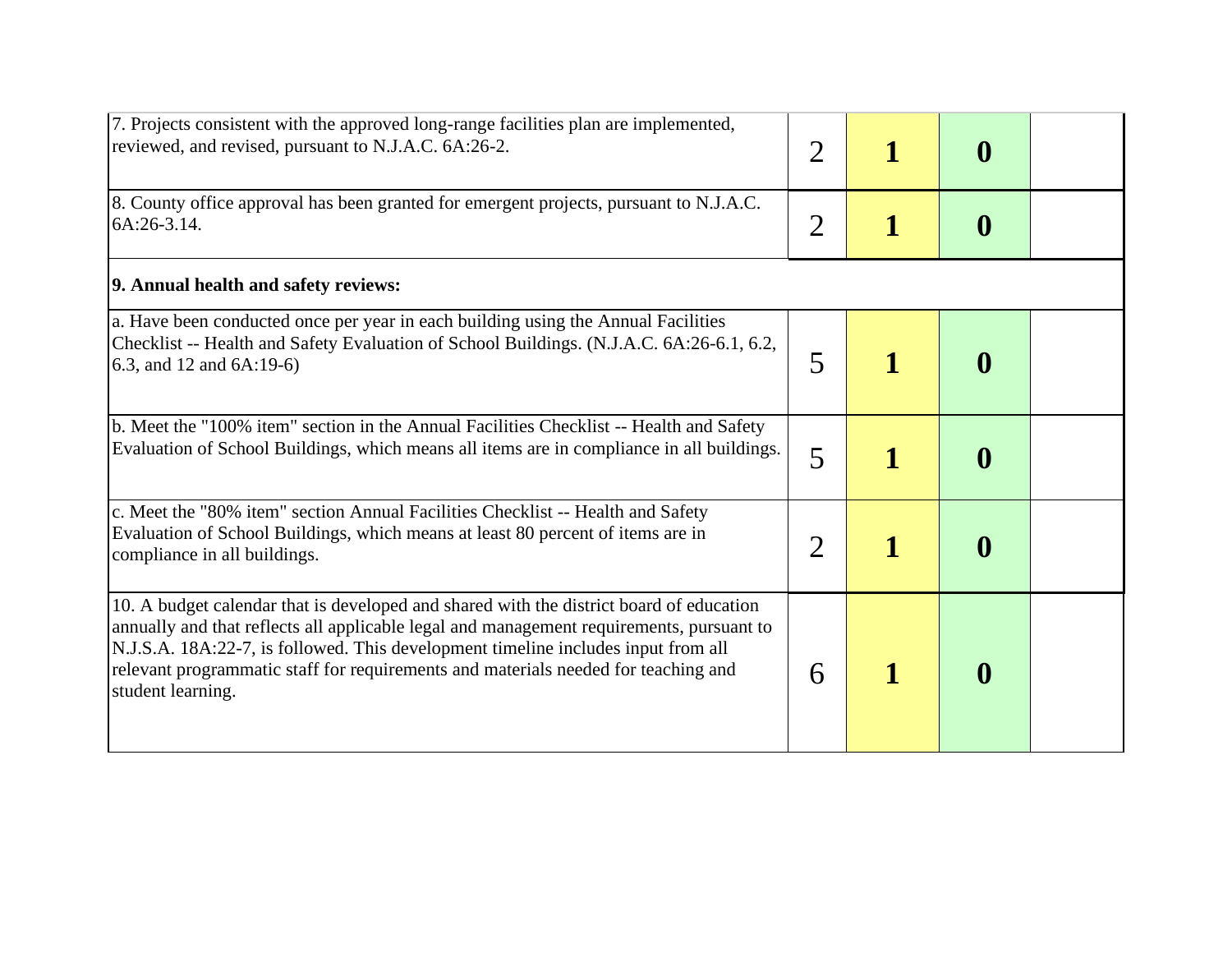| 11. All persons employed as a buildings and grounds supervisor, as defined in N.J.S.A.<br>18A:17-49, possess a valid authorization from the Department to serve as a certified<br>educational facilities manager.                                     | 4              |             | $\bf{0}$         |  |
|-------------------------------------------------------------------------------------------------------------------------------------------------------------------------------------------------------------------------------------------------------|----------------|-------------|------------------|--|
| 12. The transfer of funds during the budget year is made in accordance with N.J.S.A.<br>18A:22-8.1 and 8.2 and complies with all budgetary control provisions, pursuant to<br>N.J.A.C. 6A:23A-16.10.                                                  | $\overline{4}$ |             | $\boldsymbol{0}$ |  |
| 13. Fiscal-year cash flow management for all funds is prepared and analyzed on a regular<br>basis to ensure payments can be made on a prompt basis.                                                                                                   | 4              | 1           | $\boldsymbol{0}$ |  |
| 14. Reimbursement requests for Federal grant awards are submitted in a timely manner<br>for the actual amount of incurred expenditures.                                                                                                               | 4              | $\mathbf 1$ | $\boldsymbol{0}$ |  |
| 15. The district board of education approves purchase orders approved by only the<br>purchasing agent and issued in advance of goods received or services rendered and<br>encumbered for the full contractual amount. There are no confirming orders. | 4              |             | $\boldsymbol{0}$ |  |
| <b>Fiscal Management Total</b>                                                                                                                                                                                                                        | 100            | <b>100</b>  | $\boldsymbol{0}$ |  |
|                                                                                                                                                                                                                                                       |                |             |                  |  |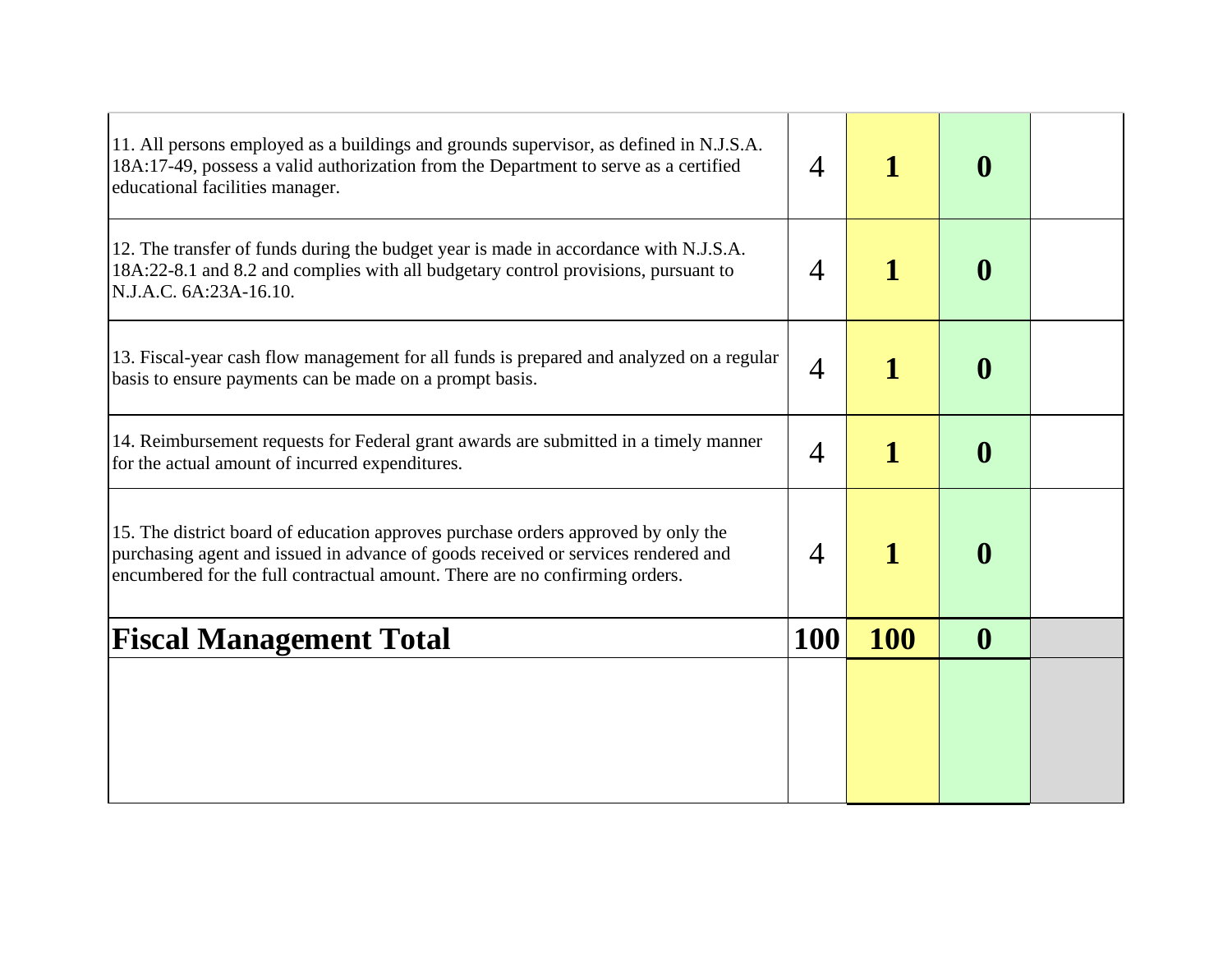| Governance                                                                                                                                                                                                                                                                                                                                                            | <b>Type District Name Here</b> |                                                                                     |                                        |                                                              |  |
|-----------------------------------------------------------------------------------------------------------------------------------------------------------------------------------------------------------------------------------------------------------------------------------------------------------------------------------------------------------------------|--------------------------------|-------------------------------------------------------------------------------------|----------------------------------------|--------------------------------------------------------------|--|
| <b>Indicator</b>                                                                                                                                                                                                                                                                                                                                                      | Point                          | <b>District</b><br><b>Score Yes</b><br>Value or $N/A = 1$ or $N/A = 1$<br>$N_0 = 0$ | County<br><b>Score Yes</b><br>$N0 = 0$ | <b>Comments</b>                                              |  |
| 1. At least annually, and more frequently if required by<br>changes in case law, regulation, or statute, the district<br>board of education or the advisory board, reviews,<br>updates, and adopts, by resolution, policies, procedures,<br>and by-laws reflective of current statutory and regulatory<br>authority. (N.J.S.A. 18A:11)                                | 8                              |                                                                                     | $\boldsymbol{0}$                       |                                                              |  |
| 2. The district board of education:                                                                                                                                                                                                                                                                                                                                   |                                |                                                                                     |                                        |                                                              |  |
| a. Establishes a policy and a contract with the CSA to<br>annually evaluate him or her based on the adoption of<br>goals and performance measurements that reflect the<br>highest priority is given to student achievement and<br>attention is given to subgroup achievement and each new<br>member has received training on CSA evaluation.<br>N.J.S.A. 18A:17-20.3. | 7                              |                                                                                     | $\boldsymbol{0}$                       |                                                              |  |
| b. Completes the CSA evaluation by July 1 in<br>accordance with N.J.A.C. $6A:10-8.1(g)$ .                                                                                                                                                                                                                                                                             | 6                              | $\boldsymbol{0}$                                                                    | $\boldsymbol{0}$                       | This happened but not within the dates set forth for<br>QSAC |  |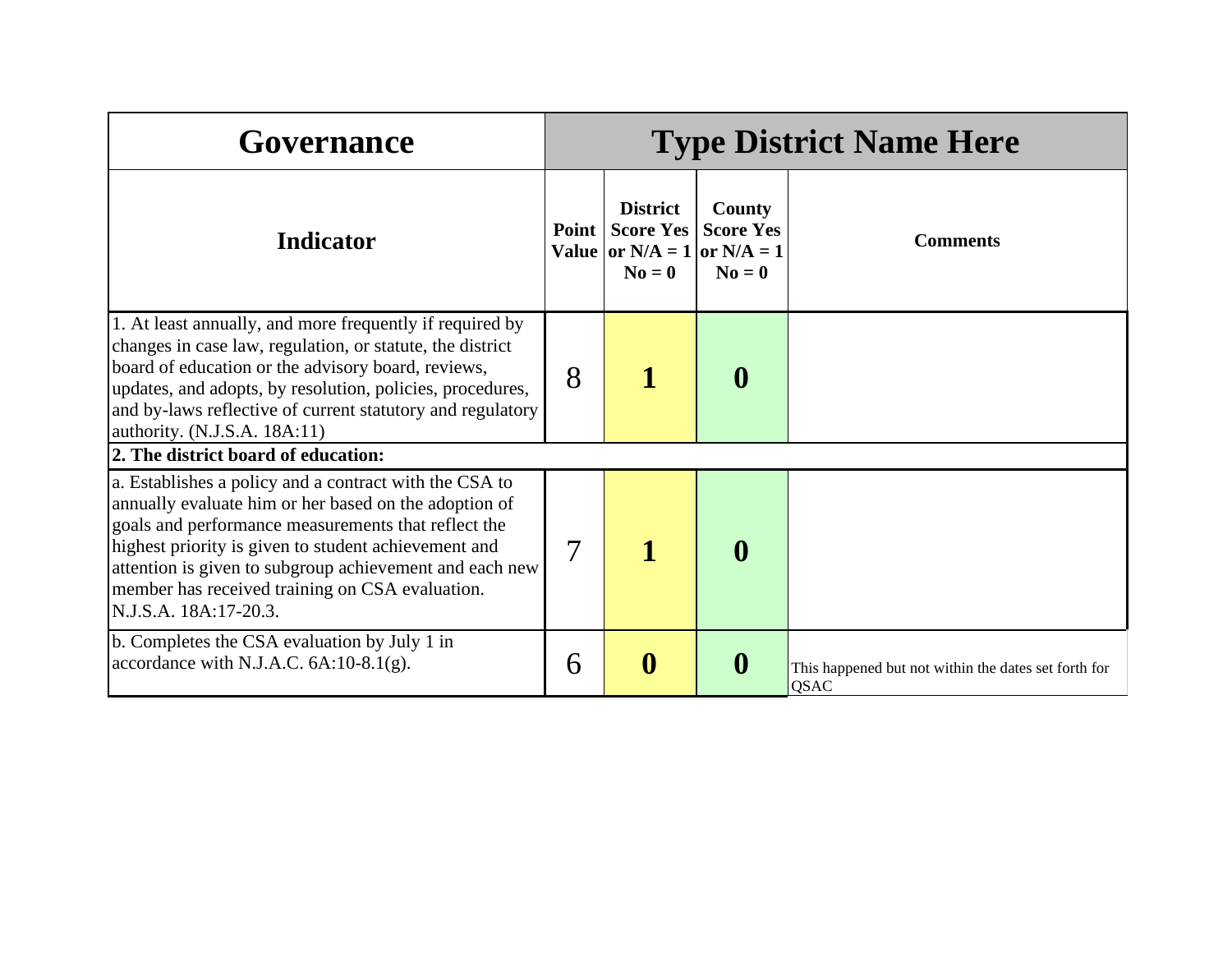| 3. All new, renegotiated, amended, altered, or extended<br>contracts for CSAs, deputy superintendents, assistant<br>superintendents, and school business administrators are<br>submitted to the executive county superintendent (ECS)<br>for review and approval. The district board of education<br>takes no formal action to approve or implement such<br>contracts prior to ECS review and approval. (N.J.S.A.<br>18A:7-8 and N.J.A.C. 6A:23A-3.1)                              | 6 |  | $\boldsymbol{0}$ |                                      |  |  |  |
|------------------------------------------------------------------------------------------------------------------------------------------------------------------------------------------------------------------------------------------------------------------------------------------------------------------------------------------------------------------------------------------------------------------------------------------------------------------------------------|---|--|------------------|--------------------------------------|--|--|--|
| 4. The district board of education approves appointments<br>and transfers, and removes or renews certificated and<br>non-certificated officers and employees, only by a roll<br>call majority vote of the district board of education's full<br>membership upon the CSA's recommendation. (N.J.S.A.<br>18A:27-4.1 and N.J.A.C. 6A:32-4.1 and 4.7)                                                                                                                                  | 6 |  | $\boldsymbol{0}$ |                                      |  |  |  |
| 5. The district board of education-approved corrective<br>action plans are submitted for any finding or<br>recommendation for all compliance-related reports,<br>consolidated monitoring reports, financial audits, special<br>education reports, etc. The school district has no<br>outstanding monitoring or complaint investigation<br>findings that exceed the required timelines for correction.<br>There is no evidence of the school district not<br>implementing the plan. | 7 |  | $\boldsymbol{0}$ | N/A for the district for this cycle. |  |  |  |
| 6. The budgeting process and allocation of resources, including grant funding, are aligned with instructional priorities and student<br>needs to provide for a thorough and efficient education as demonstrated by: (N.J.S.A. 18A:7F-6 and 46 and N.J.A.C. 6A:23A-8.1)                                                                                                                                                                                                             |   |  |                  |                                      |  |  |  |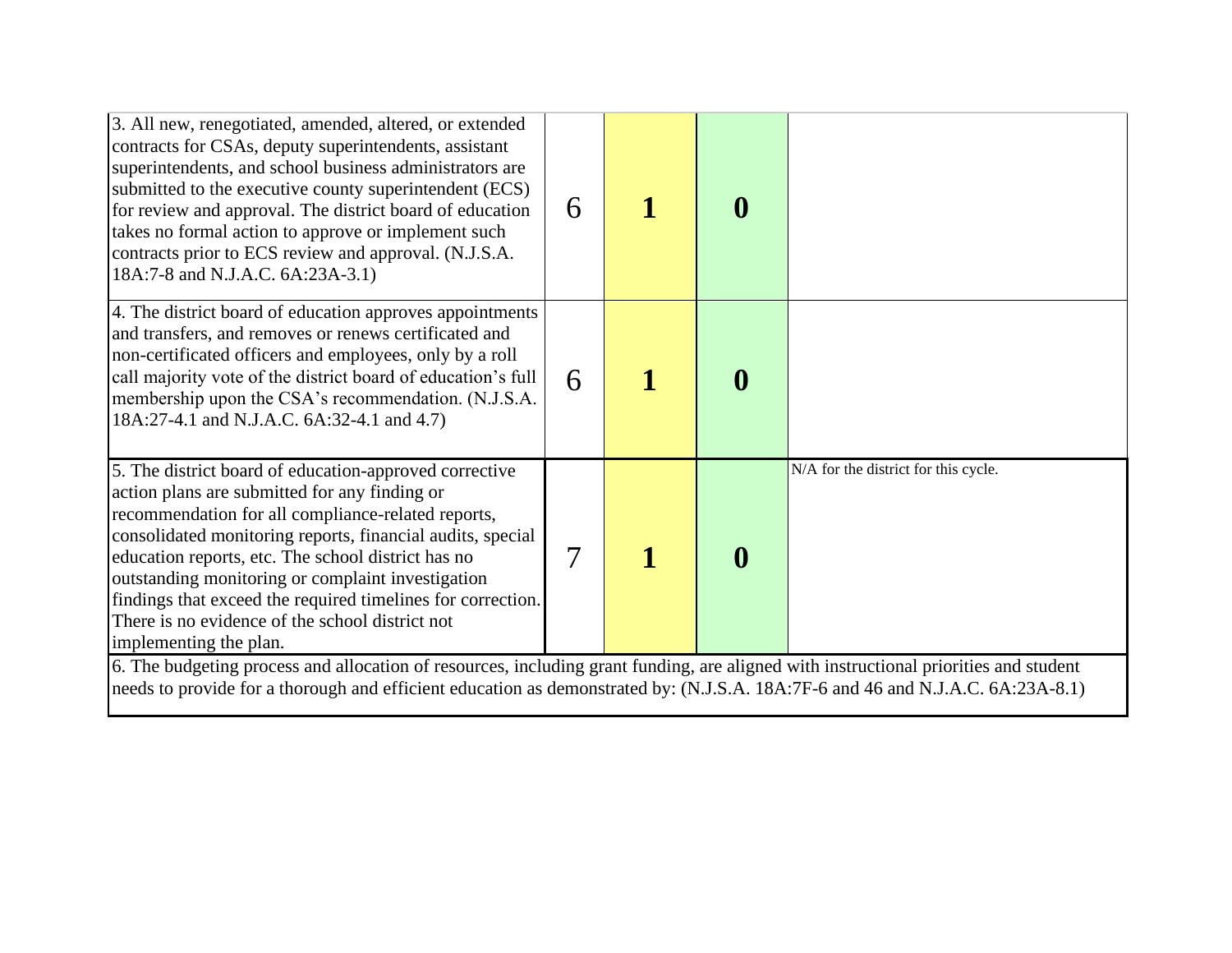| a. Adoption and implementation of written policies and<br>procedures for the budget and financial planning process<br>that are integrated and aligned with school district<br>priorities and planning objectives based on Statewide<br>assessments and applicable strategic plans.                                                                                                                                                | 8 | $\boldsymbol{0}$ |                                                                                                                     |
|-----------------------------------------------------------------------------------------------------------------------------------------------------------------------------------------------------------------------------------------------------------------------------------------------------------------------------------------------------------------------------------------------------------------------------------|---|------------------|---------------------------------------------------------------------------------------------------------------------|
| b. Annually align fiscal goals and budget objectives with<br>curricula that comply with the NJSLS.                                                                                                                                                                                                                                                                                                                                | 8 | $\boldsymbol{0}$ |                                                                                                                     |
| 7. The district board of education follows the budget<br>process by:<br>a. Conducting a public hearing on the proposed budget;<br>b. Adopting the budget at a public meeting;<br>c. Providing ongoing information on the budget's status<br>and any revision(s) or emergent conditions; and<br>d. Making the budget available for public notice and<br>inspection. (N.J.S.A. 18A:22-7 and N.J.A.C. 6A:23A-8.1<br>and $8.2$ )      | 8 | $\boldsymbol{0}$ |                                                                                                                     |
| 8. The district board of education ensures compliance<br>with all stakeholder engagement requirements pursuant<br>to the Federal grant programs for which the school<br>district receives funds, which shall include but not be<br>limited to grant programs under the Elementary and<br>Secondary Act, the Individuals with Disabilities<br>Education Act, and the Carl D. Perkins Career and<br><b>Technical Education Act.</b> | 6 | $\boldsymbol{0}$ |                                                                                                                     |
| 9. The district board of education has established<br>programs and services for all English language learners<br>(ELLs), pursuant to N.J.A.C. 6A:15.                                                                                                                                                                                                                                                                              | 7 | $\bf{0}$         | Note- theres was no 3-years plan for the past year<br>and we are in the processs of creating one for 2021-<br>2024. |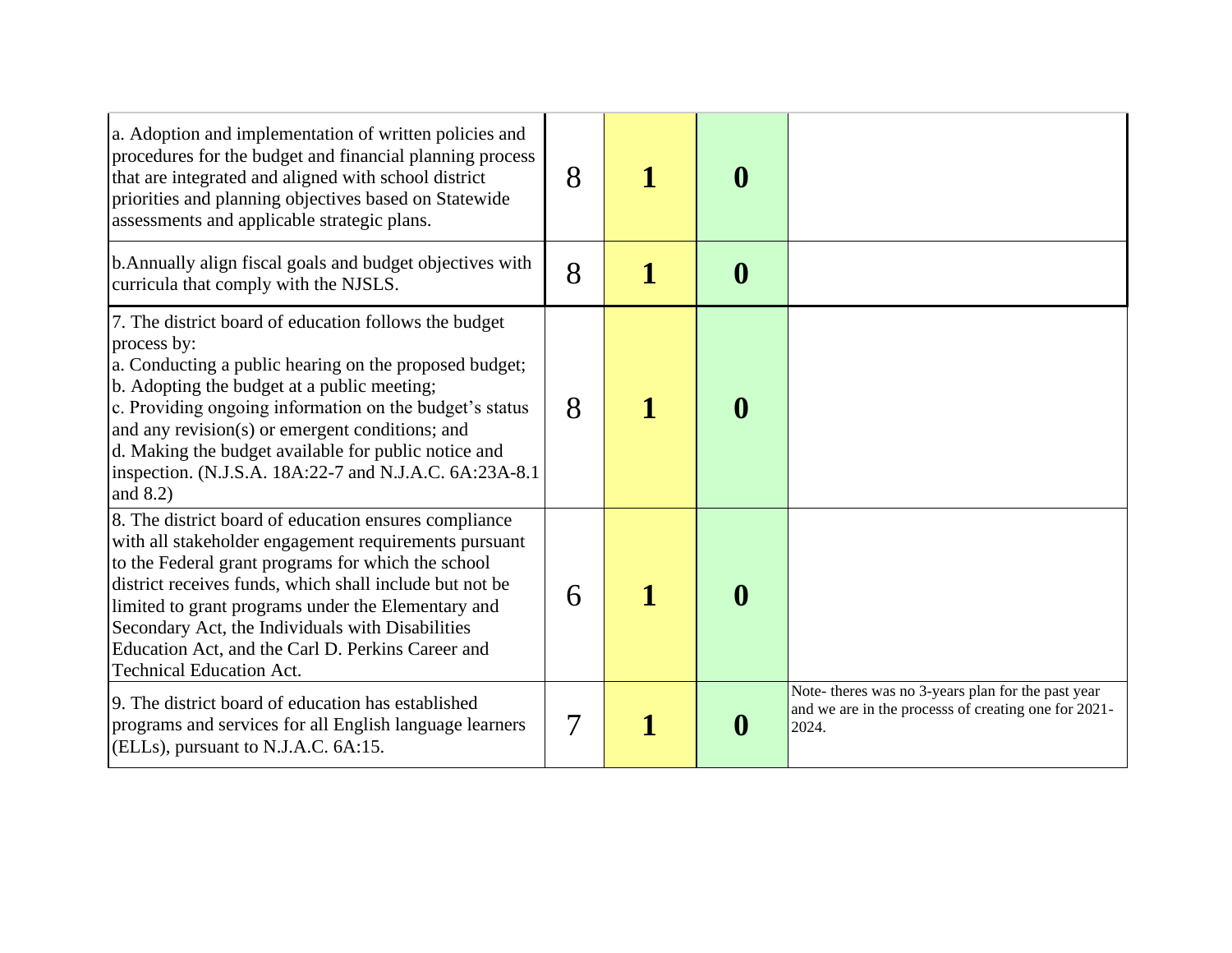| 10. The district board of education implements the Open<br>Public Meetings Act and there have been no findings of<br>noncompliance since the last NJQSAC monitoring.<br>(N.J.S.A. 10:4-6 et seq.)                                                                                                                                                                                                                    | 3 | $\bf{0}$         |  |
|----------------------------------------------------------------------------------------------------------------------------------------------------------------------------------------------------------------------------------------------------------------------------------------------------------------------------------------------------------------------------------------------------------------------|---|------------------|--|
| 11. The district board of education approves the monthly<br>district board of education secretary's and treasurer's<br>reports within 60 days of month's end and, in its<br>minutes, certifies that major funds (general fund, special<br>revenue, and capital projects fund) have not been over-<br>expended. (N.J.A.C. $6A:23A-16.10(c)$ )                                                                         | 6 | $\boldsymbol{0}$ |  |
| 12. Minutes of all meetings, including executive<br>sessions, reflect all district board of education actions<br>and are publicly available within two weeks or by the<br>next district board of education meeting.<br>$(N.J.S.A.18A:17-7)$                                                                                                                                                                          | 6 | $\bf{0}$         |  |
| 13. District board of education members and school<br>administrators annually file a timely and properly<br>completed financial and personal/relative disclosure<br>statement. The district board of education annually<br>discusses the School Ethics Act and no district board of<br>education member or administrator has been found in<br>violation of the School Ethics Act. (N.J.S.A. 18A:12-22)<br>and $26$ ) | 5 | $\boldsymbol{0}$ |  |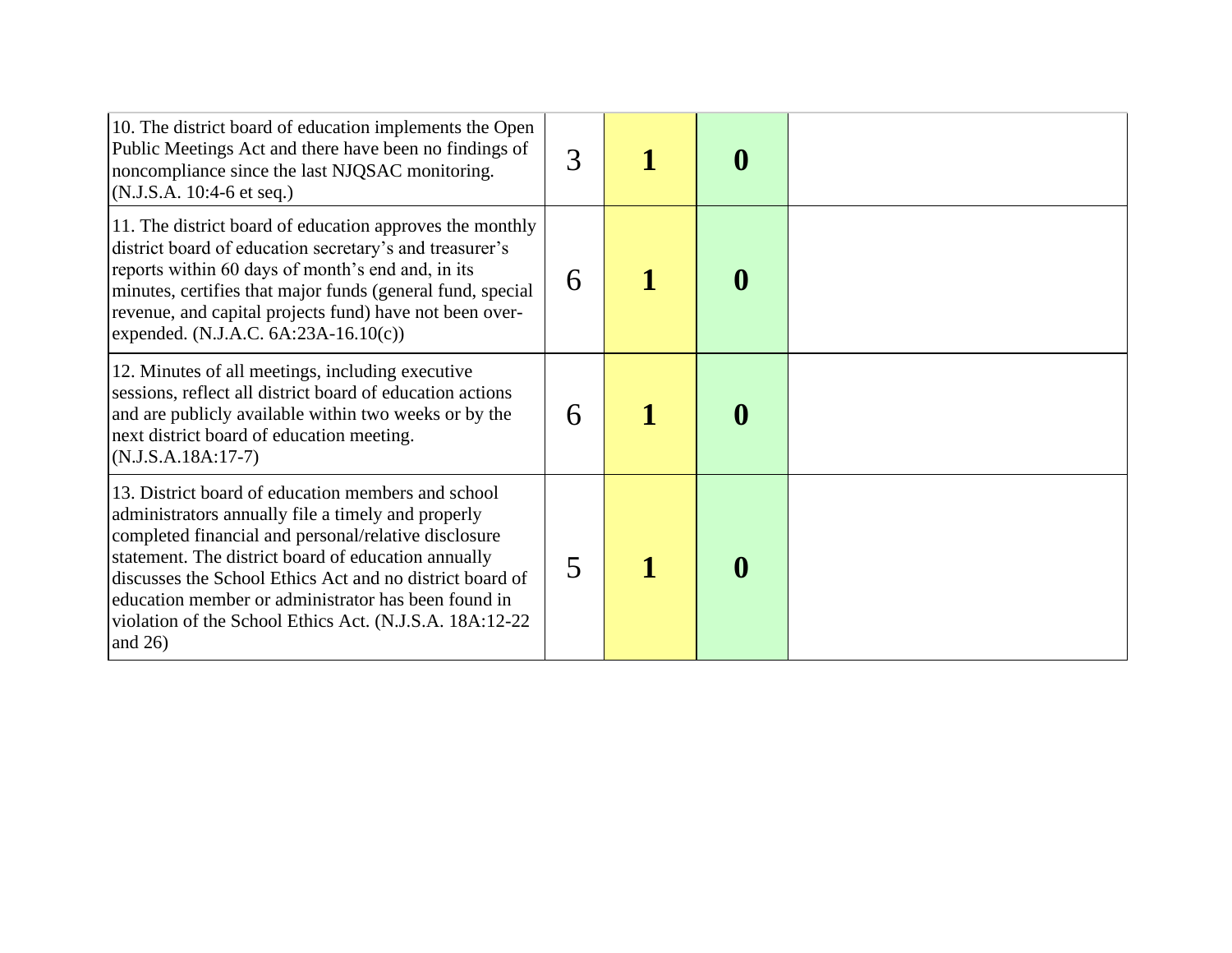| 14. The district board of education ensures that all<br>students have access to library media services that are<br>connected to classroom studies in each school building<br>including access to computers; school district-approved<br>instructional software; appropriate books, including<br>novels, anthologies, and other reference materials; and<br>supplemental materials that motivate students to read in<br>and out of school and to conduct research. (N.J.A.C.<br>$(A:13-2.1(h))$ | 3   |    |  |
|------------------------------------------------------------------------------------------------------------------------------------------------------------------------------------------------------------------------------------------------------------------------------------------------------------------------------------------------------------------------------------------------------------------------------------------------------------------------------------------------|-----|----|--|
| <b>Governance Total</b>                                                                                                                                                                                                                                                                                                                                                                                                                                                                        | 100 | 94 |  |

| <b>Operations</b>                                                                                  | <b>South Brunswick</b> |                       |                                                            |                 |  |
|----------------------------------------------------------------------------------------------------|------------------------|-----------------------|------------------------------------------------------------|-----------------|--|
| <b>Indicator</b>                                                                                   |                        | Point<br><b>Value</b> | Yes or<br>$N/A = 1$<br>$N/A = 1$<br>$N_0 = 0$<br>$N_0 = 0$ | <b>Comments</b> |  |
| 1. The school district's NJSMART and educator evaluation data files:                               |                        |                       |                                                            |                 |  |
| a. Have been certified by established deadlines and provide complete data; and                     | $\overline{2}$         |                       | $\bf{0}$                                                   |                 |  |
| b. Have an error rate of less than 1.5 percent for each file –inclusive of student sync<br>errors. | 3                      |                       | 0                                                          |                 |  |
| 2. The school district's County District School (CDS) Information System data:                     |                        |                       |                                                            |                 |  |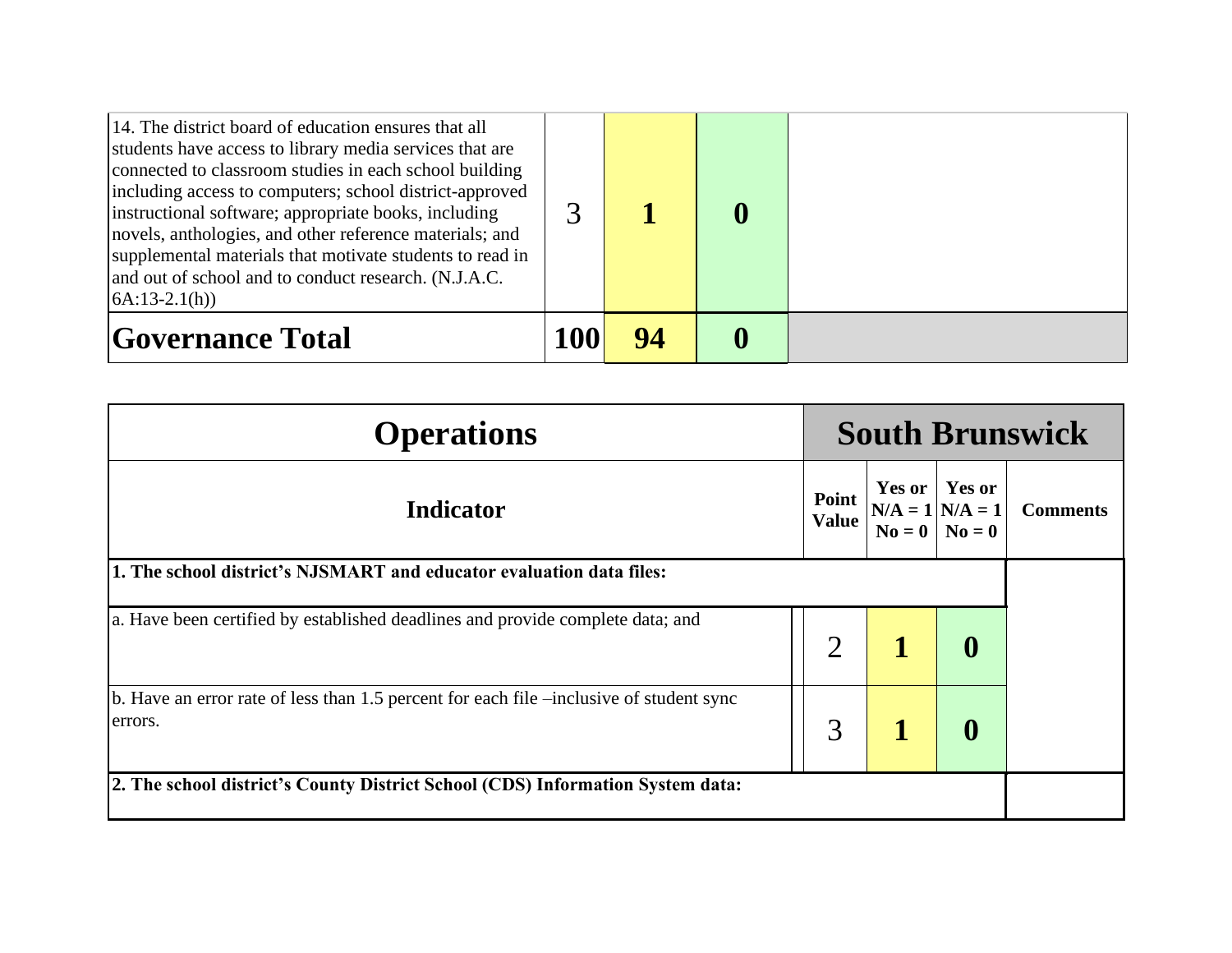| a. Have been submitted by established deadlines and no evidence of changes not approved<br>by the Department was reported since the last NJQSAC monitoring: and                                                                                            |   | $\bf{0}$         |                                                                                                                         |
|------------------------------------------------------------------------------------------------------------------------------------------------------------------------------------------------------------------------------------------------------------|---|------------------|-------------------------------------------------------------------------------------------------------------------------|
| b. Have accurately maintained the required school contacts throughout the year and the<br>school district has submitted to the Department for approval any change requiring district<br>board of education action within five business days of the action. | 3 | $\bf{0}$         |                                                                                                                         |
| 3. The school district has a data management process that includes:                                                                                                                                                                                        |   |                  |                                                                                                                         |
| a. Identification of a school district data coordinator, school district contacts for all<br>Department data submission applications, and an internal communication/information<br>dissemination procedure;                                                |   | $\bf{0}$         |                                                                                                                         |
| b. Submission of data collection applications via the Department's website by the<br>established deadlines.                                                                                                                                                | 3 | $\boldsymbol{0}$ |                                                                                                                         |
| 4. The school district has policies and procedures that require the use of multiple sources of<br>data to monitor student achievement and progress and to evaluate the effectiveness of<br>programs, initiatives, and strategies.                          | 3 | $\mathbf 0$      | Policeis?<br>5-Year Program<br>Review Cycle<br><b>District Goals</b><br>Strategic Plan<br><b>COVID Re-Entry</b><br>Plan |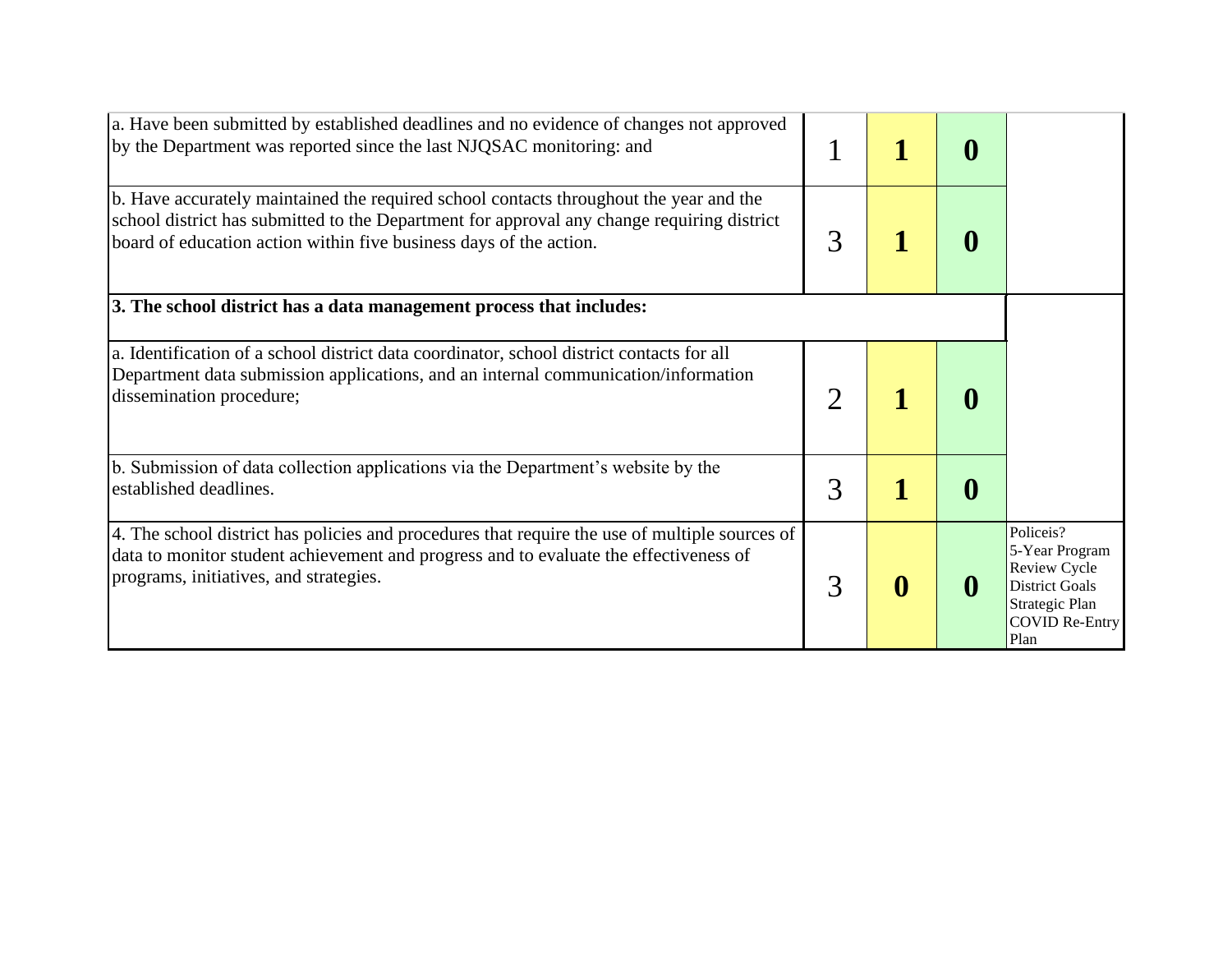| 5. The district board education adopts and annually distributes to staff, parents, and<br>students, policies and procedures to address the equitable application of a code of student<br>conduct that establishes expectations for academic achievement, behavior, and attendance.<br>The policy provides comprehensive tiered behavioral supports and responses to violations<br>that include positive disciplinary practices that minimize exclusionary practices, such as<br>suspension and expulsion; and details students' due process rights. (N.J.A.C. 6A:16-7.1)                                                                                                                                                                                                                      | 5 | $\bf{0}$ | 0 | Policies?<br>RTI/SST<br>Deescalation<br>Training                                   |
|-----------------------------------------------------------------------------------------------------------------------------------------------------------------------------------------------------------------------------------------------------------------------------------------------------------------------------------------------------------------------------------------------------------------------------------------------------------------------------------------------------------------------------------------------------------------------------------------------------------------------------------------------------------------------------------------------------------------------------------------------------------------------------------------------|---|----------|---|------------------------------------------------------------------------------------|
| 6. Twice per year, the CSA presents to the district board of education a summary of<br>violence, vandalism, substance abuse, and harassment, intimidation and bullying (HIB)<br>incidents submitted on the Department's incident reporting system. The CSA or designee<br>submits the final data verification to the Department by July 15. (N.J.A.C. 6A:16-5.3)                                                                                                                                                                                                                                                                                                                                                                                                                              | 5 |          |   | Principal<br>Confirmation<br><b>Sheets</b><br>Board<br>Presentation<br>Powerpoints |
| 7. The school district implements a process to ensure the school safety/school climate team<br>in each school, with support from the CSA: (1) reviews and takes action to strengthen<br>school climate policies; (2) educates the community, including students, teachers, staff, and<br>parents, to prevent HIB; (3) provides professional development opportunities that address<br>effective practices of successful school climate programs or approaches; and (4) completes<br>the HIB self-assessment. The CSA submits to the Department the statement of assurance<br>and the district board of education approval date for the HIB self-assessment for each<br>school in the school district by September 30. (N.J.S.A. 18A:17-46 and 18A:37-14 through<br>18 and N.J.A.C. 6A:16-7.7) | 7 |          | 0 |                                                                                    |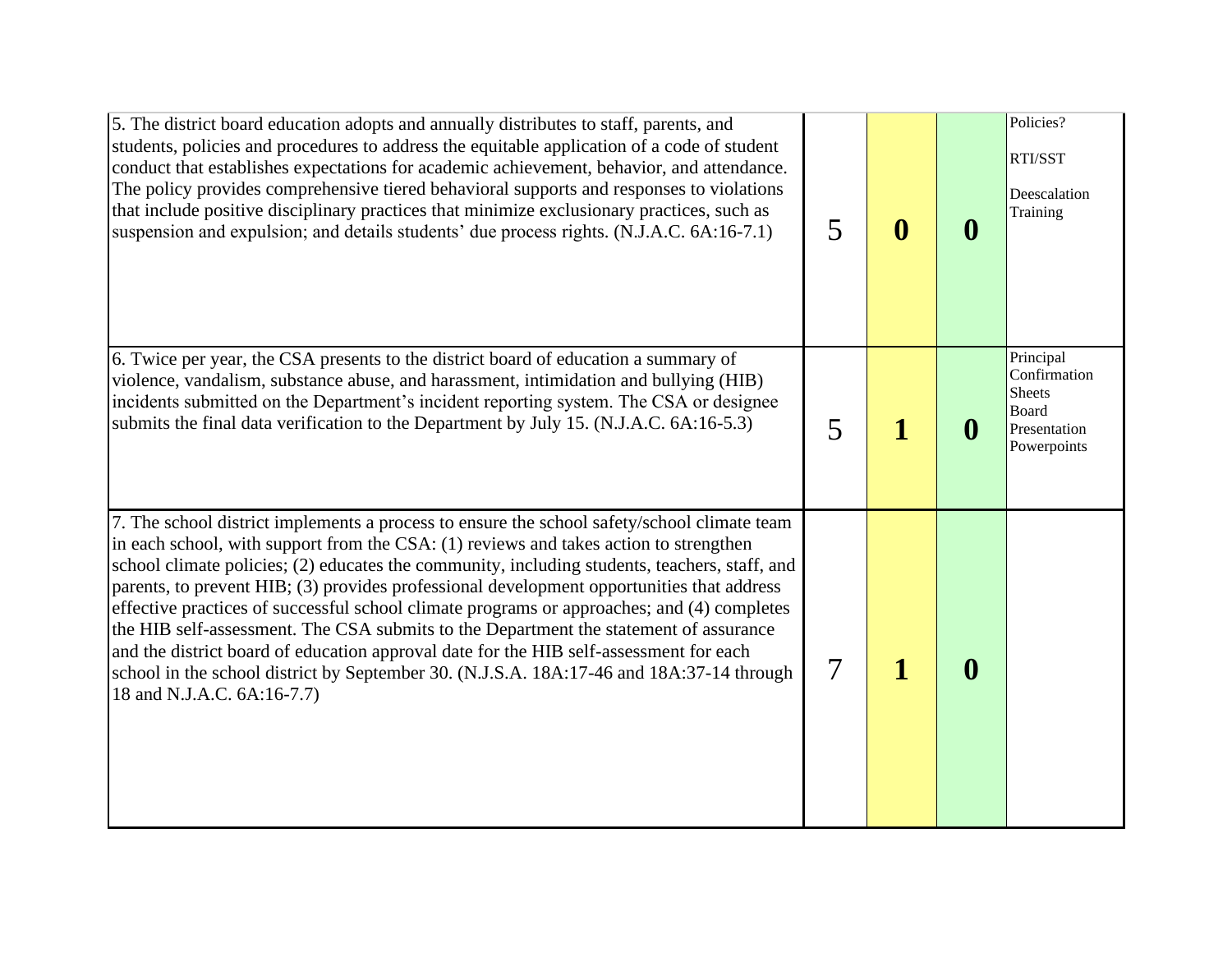| 8. The Uniform State Memorandum of Agreement Between Education and Law<br>Enforcement Officials (MOA) has been signed within the past year. There have been no<br>findings of noncompliance since the last NJQSAC monitoring. (N.J.A.C. 6A:16-6.2)                                                                                                                                                                                                       | 6 | $\bf{0}$ |                                                                                    |
|----------------------------------------------------------------------------------------------------------------------------------------------------------------------------------------------------------------------------------------------------------------------------------------------------------------------------------------------------------------------------------------------------------------------------------------------------------|---|----------|------------------------------------------------------------------------------------|
| 9. The comprehensive alcohol, tobacco, and other drug abuse program includes policies and<br>procedures for the prevention, assessment, intervention, referral for evaluation, referral for<br>treatment, discipline for students using alcohol or other drugs, and continuity of care and<br>supports. (N.J.S.A. 18A:40A and N.J.A.C. 6A:16-3 and 4)                                                                                                    | 6 | $\bf{0}$ | Policies?<br>Health<br>Curriculum<br>HS preventiion<br>programs<br>Code of Conduct |
| 10. Policies and procedures are established to review and resolve transportation incidents<br>and ensure the safety of students by meeting Motor Vehicle Commission requirements for<br>inspections by bus drivers and evacuation drills. The CSA presents to the district board of<br>education evidence of completion of emergency exit drills. (N.J.A.C. 6A:27-11.1, 11.2, and<br>12)                                                                 | 6 | $\bf{0}$ |                                                                                    |
| 11. Policies and procedures are established to report potentially missing, abused, or<br>neglected children to law enforcement and child welfare authorities; to appoint a school<br>district liaison to law enforcement authorities; and to provide training to school district<br>employees, volunteers, and interns on policies and procedures. There have been no findings<br>of noncompliance since the last NJQSAC monitoring. (N.J.A.C. 6A:16-11) | 6 | $\bf{0}$ |                                                                                    |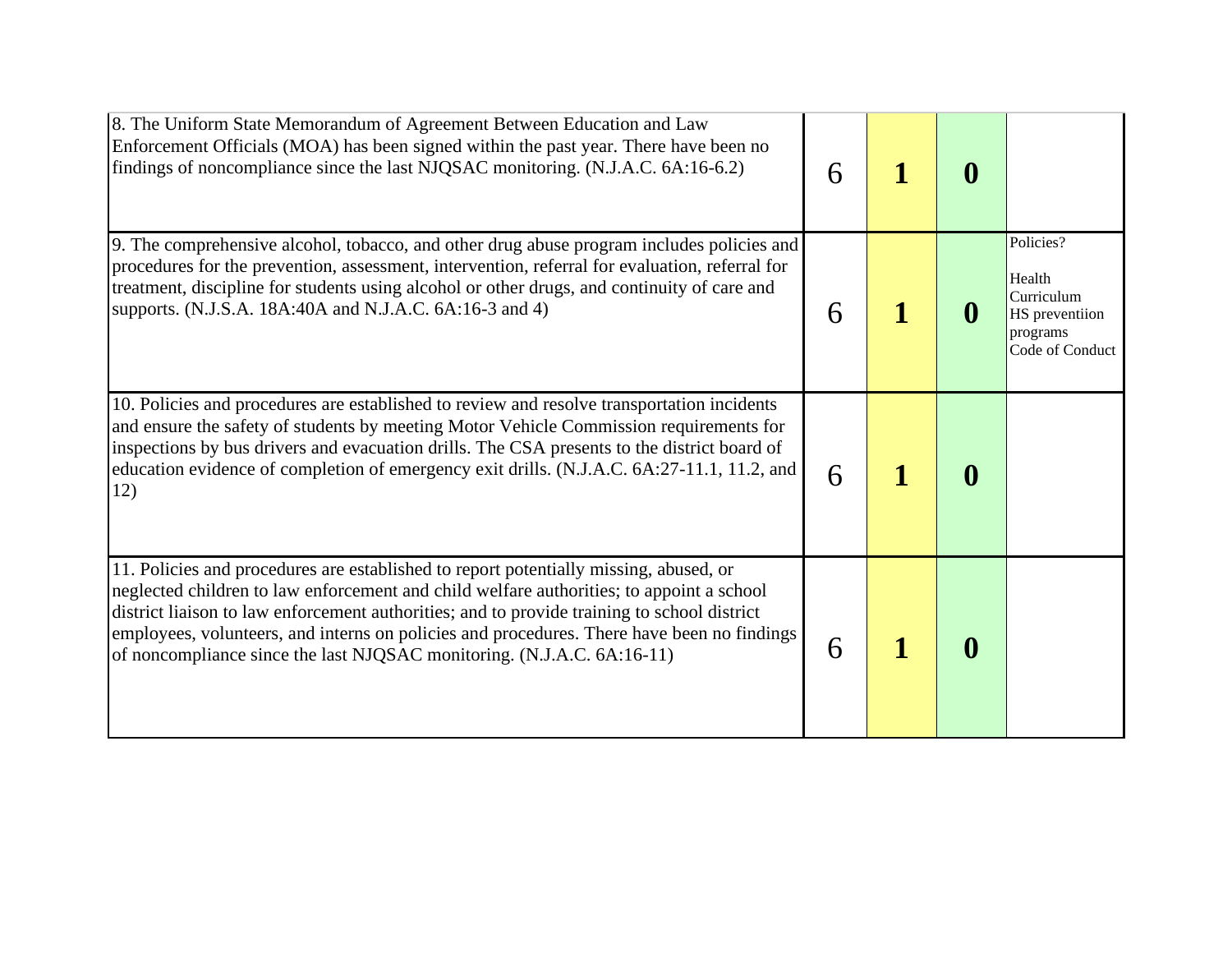| 12. Comprehensive record of immunizations, required physical examinations and health<br>screenings are maintained to identify the need for medical services for public and nonpublic<br>school students. Health records are kept separately from other student records. There have<br>been no findings of noncompliance since the last NJQSAC monitoring. (N.J.A.C. 6A:16-<br>$2.1(a)8, 2.2, and 2.5 and 6A:32-7.4(c)$                                                                                                                                                                                                                  | 4 |   | $\boldsymbol{0}$ |  |
|-----------------------------------------------------------------------------------------------------------------------------------------------------------------------------------------------------------------------------------------------------------------------------------------------------------------------------------------------------------------------------------------------------------------------------------------------------------------------------------------------------------------------------------------------------------------------------------------------------------------------------------------|---|---|------------------|--|
| 13. At least one certified school nurse is employed by the school district (not through a<br>third-party contract). For medically fragile students who require one-to-one clinical nursing<br>services, the school district uses a provider of clinical nursing services who appears on the<br>New Jersey Department of Human Services' directory of private-duty nursing. The district<br>board of education annually adopts a nursing services plan for each school that addresses<br>sufficient nursing requirements and the needs of all students, including nonpublic school<br>students. (N.J.A.C. $6A:16-2.1(b)$ and $2.5(j)6$ ) | 8 |   | $\mathbf 0$      |  |
| 14. Students removed for disciplinary reasons (e.g., suspension or expulsion) or for chronic<br>or temporary illness have received educational services from a certified instructor who has<br>completed the Department's criminal history record check within five days of a student's<br>removal for disciplinary reasons or within five days after receipt of the school physician's<br>verification of the need for home instruction due to chronic or temporary illness (e.g., home<br>instruction/temporary hospital setting). (N.J.S.A. 18A:6-4.13 and 7.1 and N.J.A.C. 6A:16-<br>(7.2, 7.3, and 10.1)                           | 6 | 1 | $\boldsymbol{0}$ |  |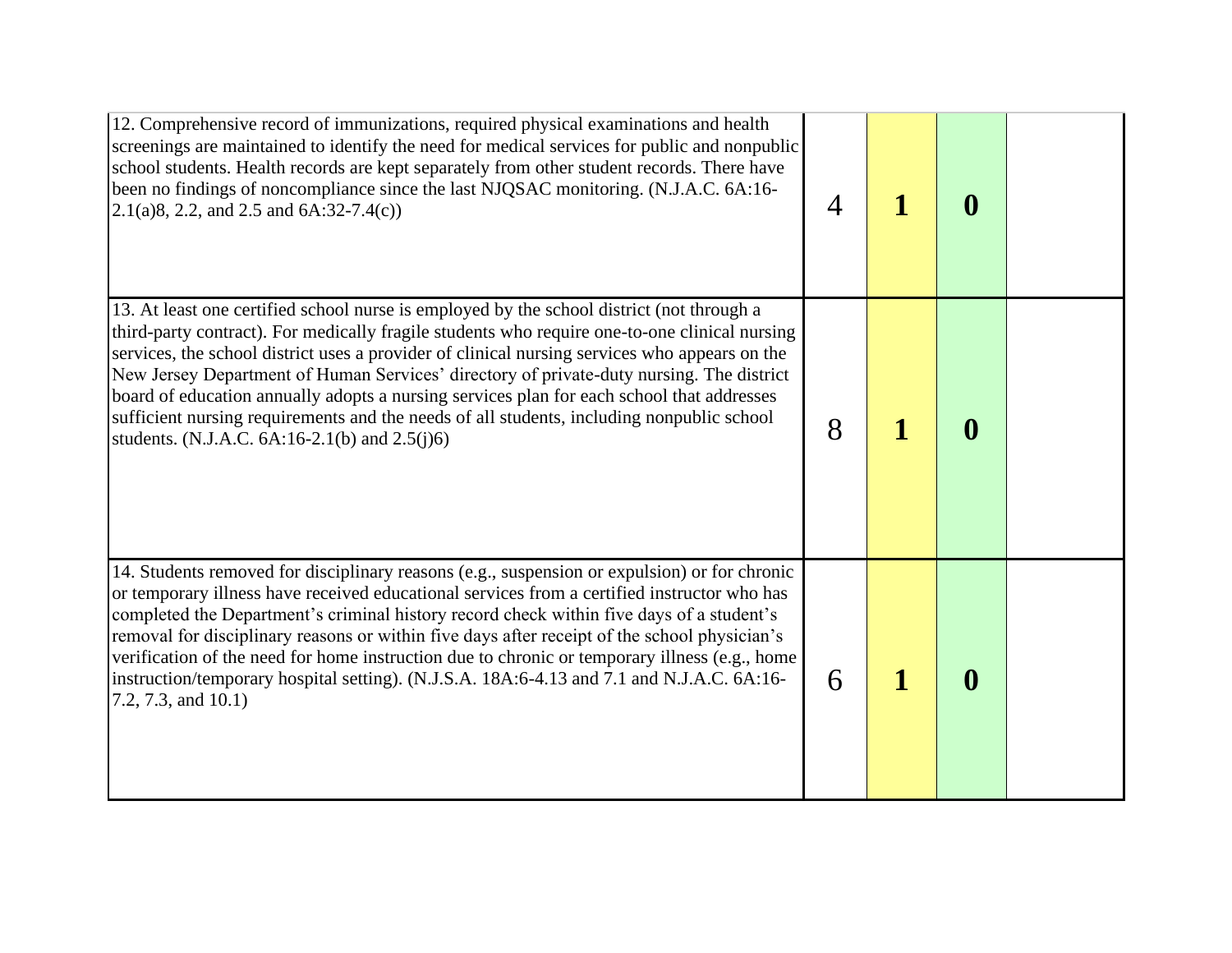| 15. Safety and security plans, procedures, and mechanisms are annually reviewed and<br>revised in consultation with law enforcement, health, social service, and emergency<br>management agencies and other community members, including parents. The CSA has<br>verified in writing that the process has occurred. (N.J.A.C. 6A:16-5.1)                                                                                                                                       | 6   |    | $\boldsymbol{0}$ |  |
|--------------------------------------------------------------------------------------------------------------------------------------------------------------------------------------------------------------------------------------------------------------------------------------------------------------------------------------------------------------------------------------------------------------------------------------------------------------------------------|-----|----|------------------|--|
| 16. A security drill statement of assurance that accurately represents the monthly security<br>drills were conducted is submitted no later June 30 each year to the Department. (N.J.S.A.<br>18A:41)                                                                                                                                                                                                                                                                           | 4   |    | $\boldsymbol{0}$ |  |
| 17. The school district has a comprehensive equity plan (CEP) designed to eliminate<br>discrimination according to age, race, creed, color, national origin, ancestry, marital status,<br>affectional or sexual orientation, gender, religion, disability socioeconomic status,<br>pregnancy, or parenthood that is approved by the Department. Additionally, the school<br>district submits to the Department the annual CEP statement of assurance. (N.J.A.C. 6A:7-<br>(1.4) | 6   |    | $\boldsymbol{0}$ |  |
| 18. The district board of education has adopted policies and procedures that require regular<br>attendance of students, expectations of timely arrival, daily attendance when school is in<br>session, and responses to unexcused absences and lateness, and attempt to determine the<br>cause and to provide tiered supports in maintaining regular attendance for all students.<br>$(N.J.A.C. 6A:16-7.6)$                                                                    | 8   |    | $\boldsymbol{0}$ |  |
| <b>Operations Total</b>                                                                                                                                                                                                                                                                                                                                                                                                                                                        | 100 | 92 | $\boldsymbol{0}$ |  |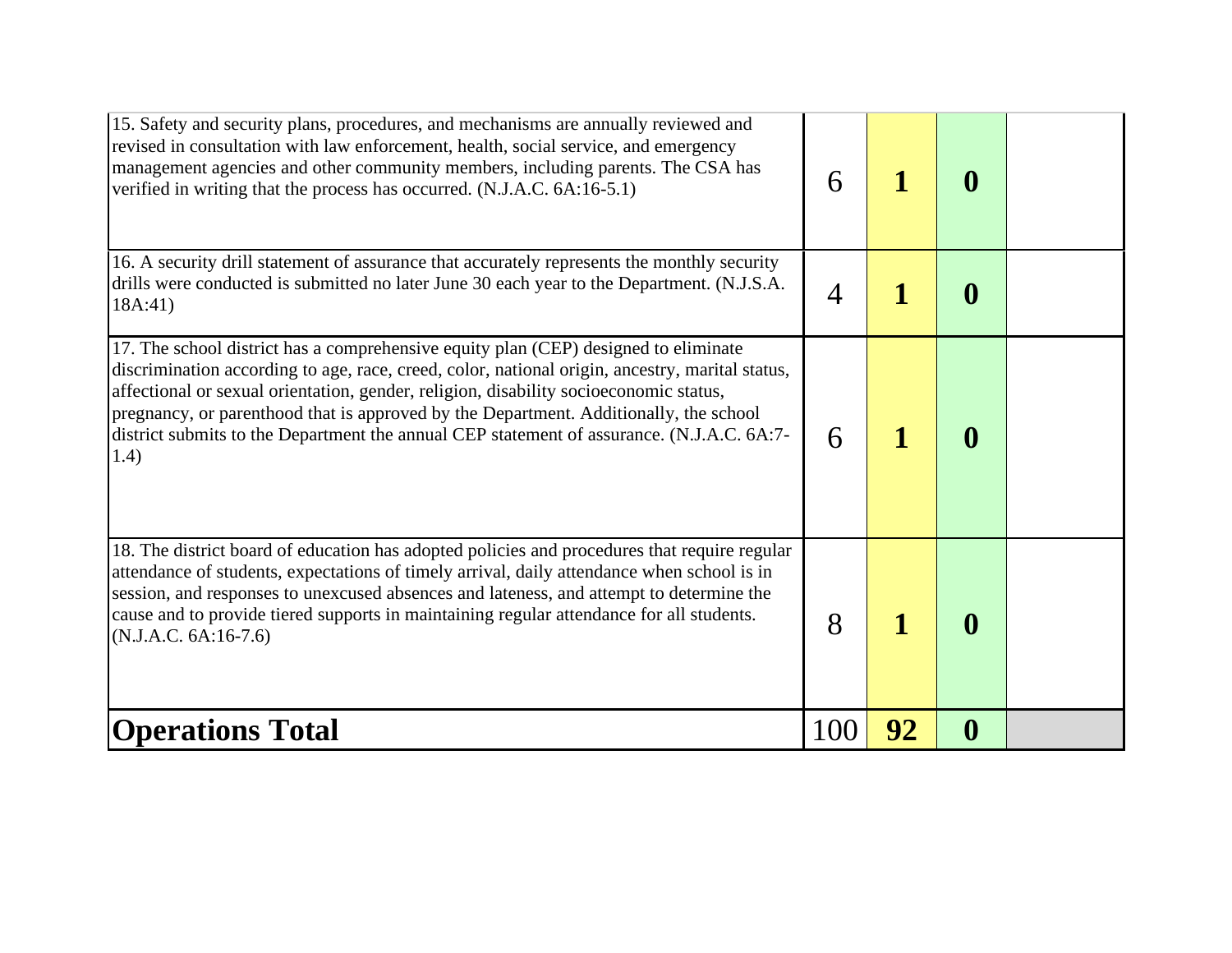| <b>Personnel</b>                                                                                                                                                                                                                       |                                                              |                       |                                        | <b>South Brunswick</b>     |                    |
|----------------------------------------------------------------------------------------------------------------------------------------------------------------------------------------------------------------------------------------|--------------------------------------------------------------|-----------------------|----------------------------------------|----------------------------|--------------------|
| <b>Indicator</b>                                                                                                                                                                                                                       |                                                              | Point<br><b>Value</b> | <b>Yes or</b><br>$N/A = 1$<br>$No = 0$ | <b>Yes or</b><br>$N_0 = 0$ | $N/A = 1$ Comments |
| 1. An audit of staff personnel files and other relevant school district records demonstrates that evaluation and staff<br>development processes have occurred in accordance with N.J.A.C. 6A:9C and 6A:10 in the following categories: |                                                              |                       |                                        |                            |                    |
| a. Teacher evaluation processes result in complete summative scores,<br>measures of teacher practice, and measures of student growth (SGO<br>and mSGP) (N.J.A.C. 6A:10-2.4, 4.1, 4.2, 4.3, and 4.4);                                   | 100 percent of<br>audited files meets<br>indicators          | 8                     | $\mathbf 1$                            | $\boldsymbol{0}$           |                    |
|                                                                                                                                                                                                                                        | 95 to 99 percent of<br>audited files meets<br>indicators     | $\boldsymbol{4}$      | $\boldsymbol{0}$                       | $\boldsymbol{0}$           |                    |
|                                                                                                                                                                                                                                        | Less than 95 percent<br>of audited files meets<br>indicators | $\boldsymbol{0}$      | $\boldsymbol{0}$                       | $\boldsymbol{0}$           |                    |
| b. School leader evaluation processes result in complete summative<br>scores, measures of principal practice, and measures of student<br>growth (SGO, mSGP, administrator goals) (N.J.A.C. 6A:10-2.4, 5.1,                             | 100 percent of<br>audited files meets<br>indicators          | 6                     | $\mathbf{1}$                           | $\boldsymbol{0}$           |                    |
| 5.2, 5.3, and 5.4);                                                                                                                                                                                                                    | 95 to 99 percent of<br>audited files meets<br>indicators     | $\mathbf{3}$          | $\boldsymbol{0}$                       | $\boldsymbol{0}$           |                    |
|                                                                                                                                                                                                                                        | Less than 95 percent<br>of audited files meets<br>indicators | $\boldsymbol{0}$      | $\boldsymbol{0}$                       | $\boldsymbol{0}$           |                    |
| c. Evaluations of other certificated staff according to regulations<br>$(N.J.A.C. 6A:10-2.2, 2.4, 2.5, 6.1, and 6.2);$                                                                                                                 | 100 percent of<br>audited files meets<br>indicators          | 4                     | 1                                      | $\boldsymbol{0}$           |                    |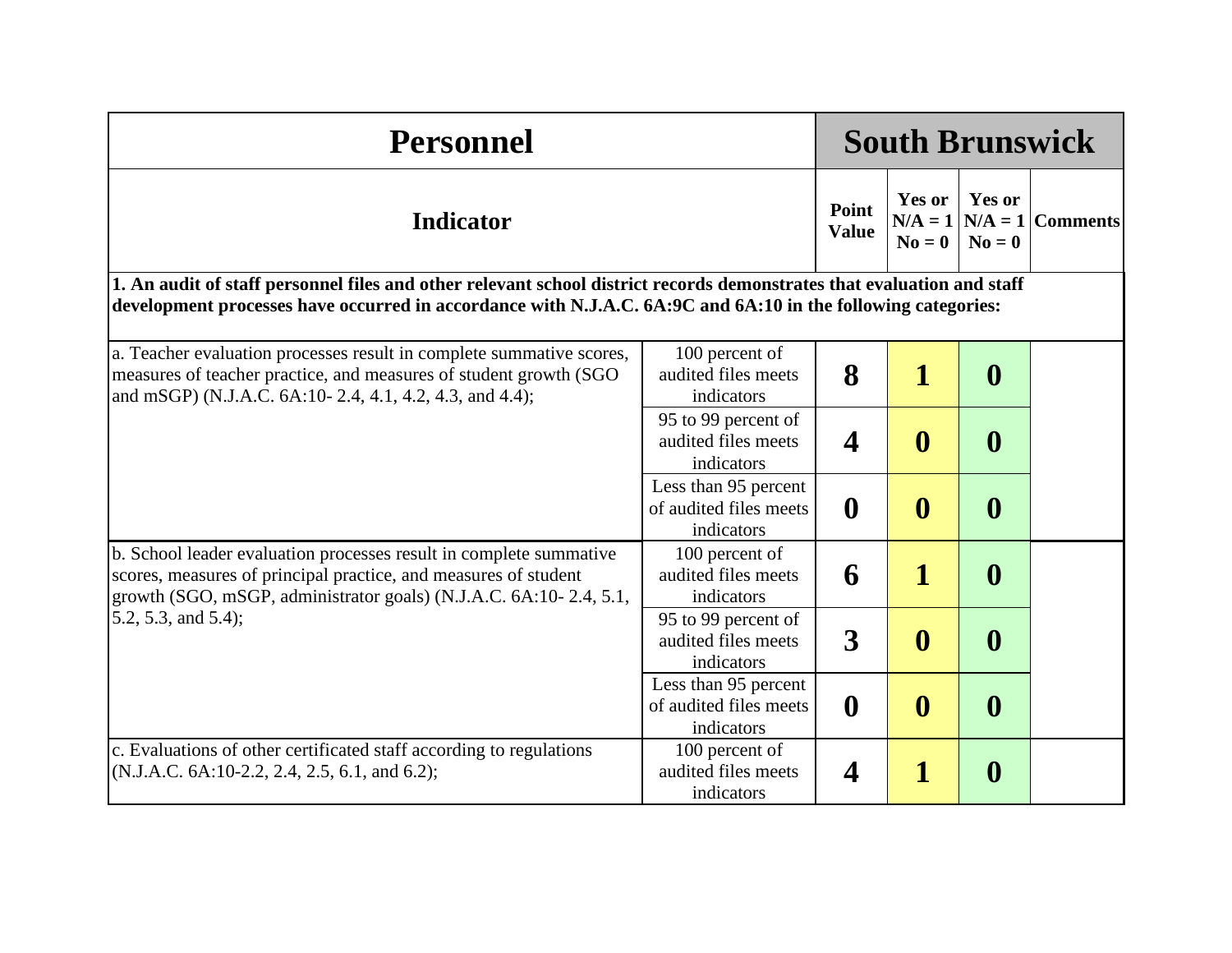|                                                                                                                                                                                                                                                                                                                                                                   | 95 to 99 percent of<br>audited files meets<br>indicators     | $\mathbf 2$    | $\boldsymbol{0}$ | $\bf{0}$         |  |
|-------------------------------------------------------------------------------------------------------------------------------------------------------------------------------------------------------------------------------------------------------------------------------------------------------------------------------------------------------------------|--------------------------------------------------------------|----------------|------------------|------------------|--|
|                                                                                                                                                                                                                                                                                                                                                                   | Less than 95 percent<br>of audited files meets<br>indicators | $\mathbf 0$    | $\boldsymbol{0}$ | $\bf{0}$         |  |
| d. Evaluation processes for all certificated staff have occurred, including evaluation training<br>and evaluation conferences. (N.J.A.C. 6A:10-2.2)                                                                                                                                                                                                               |                                                              | $\overline{4}$ |                  | $\boldsymbol{0}$ |  |
| e. School improvement panels have been established in each school and are functioning in<br>accordance with the TEACHNJ Act (N.J.S.A. 18A:6-120) and regulations (N.J.A.C. 6A:9C-<br>5.3 and 6A:10-2.3, 2.5, 3.1, and 3.2); and                                                                                                                                   |                                                              | 4              |                  | $\bf{0}$         |  |
| f. Other evaluation structures and processes, including tenure charge proceedings conducted<br>according to the TEACHNJ Act (N.J.S.A. 18A:6-11 and 17.3).                                                                                                                                                                                                         |                                                              | $\overline{2}$ | 1                | $\bf{0}$         |  |
| 2. The school district demonstrates supportive conditions for high-quality professional learning and development for teachers,<br>educational services staff, and administrators, aligned to the components of professional development and the New Jersey<br>standards for professional learning and as indicated by the following (N.J.A.C. 6A:9C and 6A:13-2): |                                                              |                |                  |                  |  |
|                                                                                                                                                                                                                                                                                                                                                                   |                                                              |                |                  |                  |  |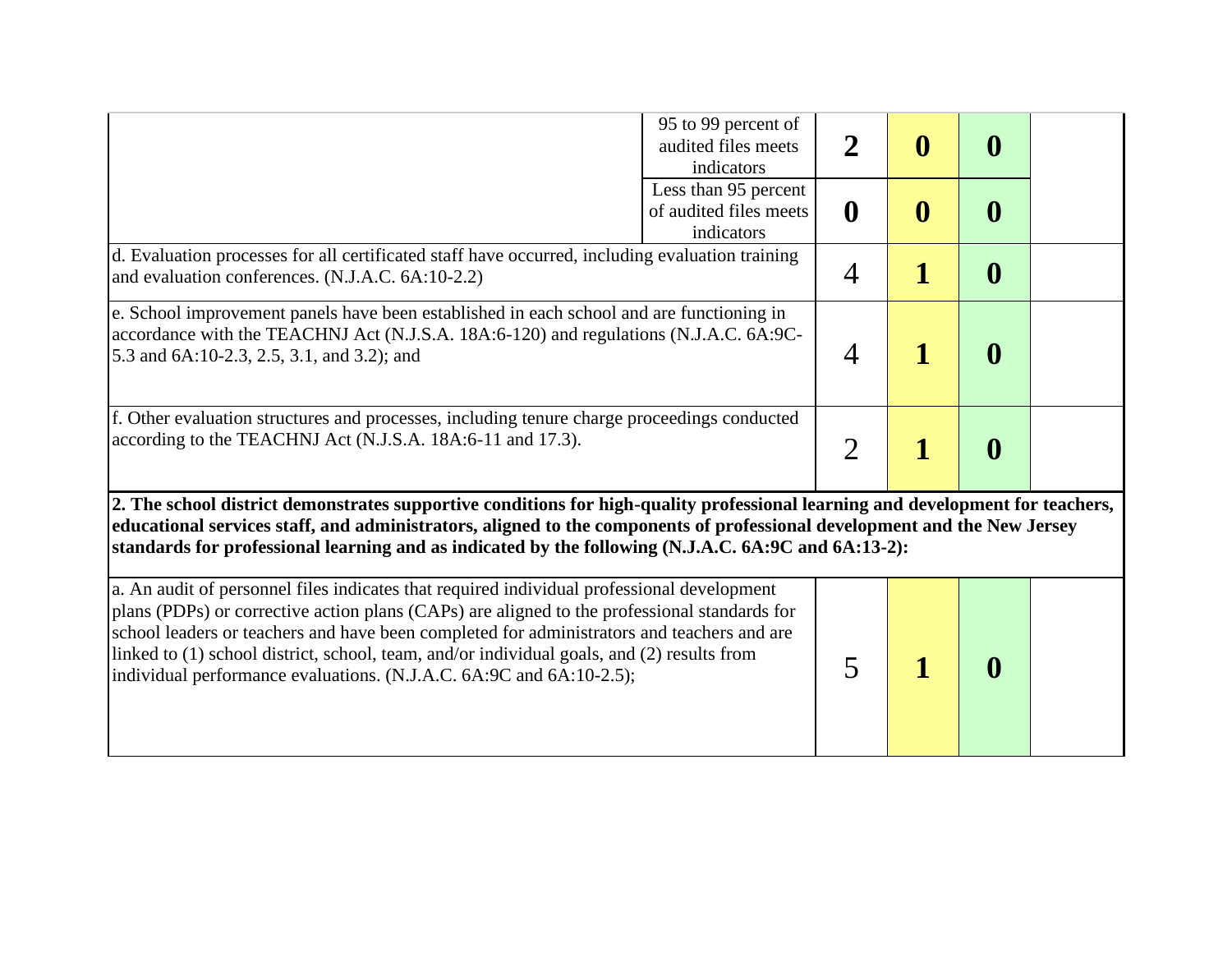| b. School schedules that include adequate and consistent time for teachers to work together in<br>and across content areas and grade levels to examine student results and to collaborate on<br>addressing student learning needs, such as through professional learning community (PLC)<br>time (N.J.A.C. 6A: 9C-3.2 and 3-3 and 6A: 13-2.1).                                                                                                                                                                                                                                                                                           |   | $\bf{0}$ | O |       |
|------------------------------------------------------------------------------------------------------------------------------------------------------------------------------------------------------------------------------------------------------------------------------------------------------------------------------------------------------------------------------------------------------------------------------------------------------------------------------------------------------------------------------------------------------------------------------------------------------------------------------------------|---|----------|---|-------|
| c. The school district-level PDP:<br>• Details districtwide and school-level professional learning for active staff holding<br>instructional teaching, educational services, and administrative certificates;<br>• Incorporates professional learning that is sustained and job-embedded not exclusively one-<br>time workshops; and<br>• Addresses the NJSLS and the professional standards for teachers and school leaders<br>(N.J.A.C. 6A:8 and 6A:9) and is based on a variety of sources and types of student, educator,<br>and system evidence, including educator evaluation data and school-level PDPs. (N.J.A.C.<br>$6A:9C-4.2$ | 5 |          |   |       |
| d. The school district allocates resources for educator professional learning and development<br>(e.g., people, time, technology, money) that align to the school district's professional<br>development needs, as stated in the PDP and mentoring plan, beyond the resources<br>designated toward completion of State-mandated professional development topics.                                                                                                                                                                                                                                                                         |   |          |   | Blair |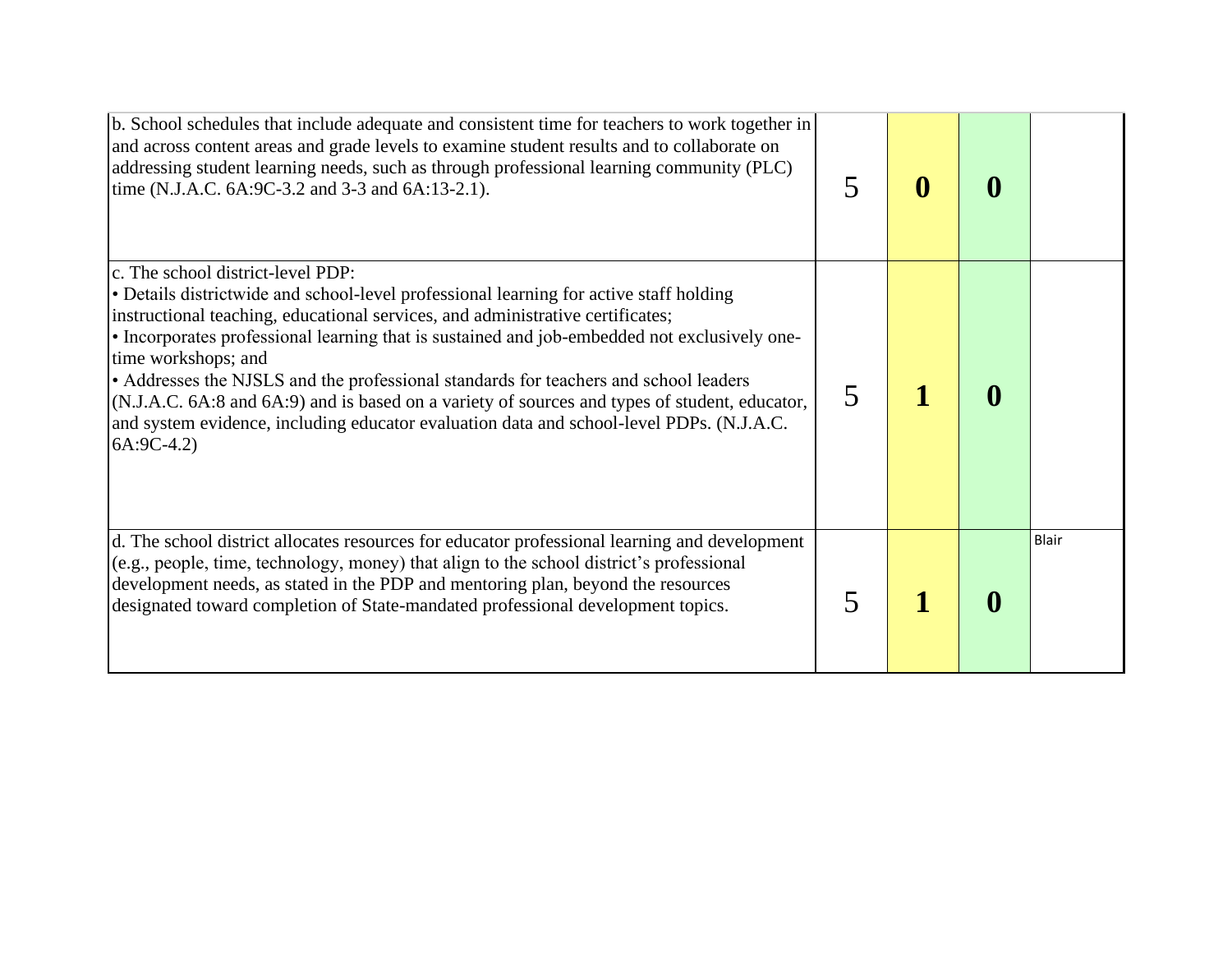| e. The district mentoring plan: (N.J.A.C. 6A: 9C-5)<br>• Details support for all non-tenured teachers in their first year of employment through, at<br>minimum, an introduction to school district curricula, student assessment policies, and<br>training on the school district's evaluation rubric;<br>• Describes the process for selecting and assigning one-to-one mentors who meet State<br>eligibility requirements to work with provisional teachers;<br>• Describes how mentors are trained; and<br>• Describes the process by which the administrative office oversees mentor payments.                                    | 3              | $\bf{0}$ | Blair      |
|---------------------------------------------------------------------------------------------------------------------------------------------------------------------------------------------------------------------------------------------------------------------------------------------------------------------------------------------------------------------------------------------------------------------------------------------------------------------------------------------------------------------------------------------------------------------------------------------------------------------------------------|----------------|----------|------------|
| f. Documentation that verifies staff have completed professional development on State-<br>mandated topics required for their assignments. (N.J.S.A. 18A and N.J.A.C. 6A)                                                                                                                                                                                                                                                                                                                                                                                                                                                              | $\overline{2}$ | $\bf{0}$ | <b>GCN</b> |
| 3. The district board of education has ensured the following staffing practices are followed for all staff requiring provisional<br>certification:                                                                                                                                                                                                                                                                                                                                                                                                                                                                                    |                |          |            |
| a. Any administrator or educational services staff employed under a certificate of eligibility<br>with advanced standing (CEAS) or a certificate of eligibility (CE) has been registered in the<br>appropriate residency program for his or her endorsement and the school district has applied<br>to the Department's certification office for a provisional certificate before the residency<br>period began. Any teacher with a CEAS or a CE or serving as a long-term substitute (for<br>greater than 60 days) has been registered in the provisional teacher process within 60 days of<br>beginning employment; (N.J.A.C. 6A:9B) | 3              | $\bf{0}$ |            |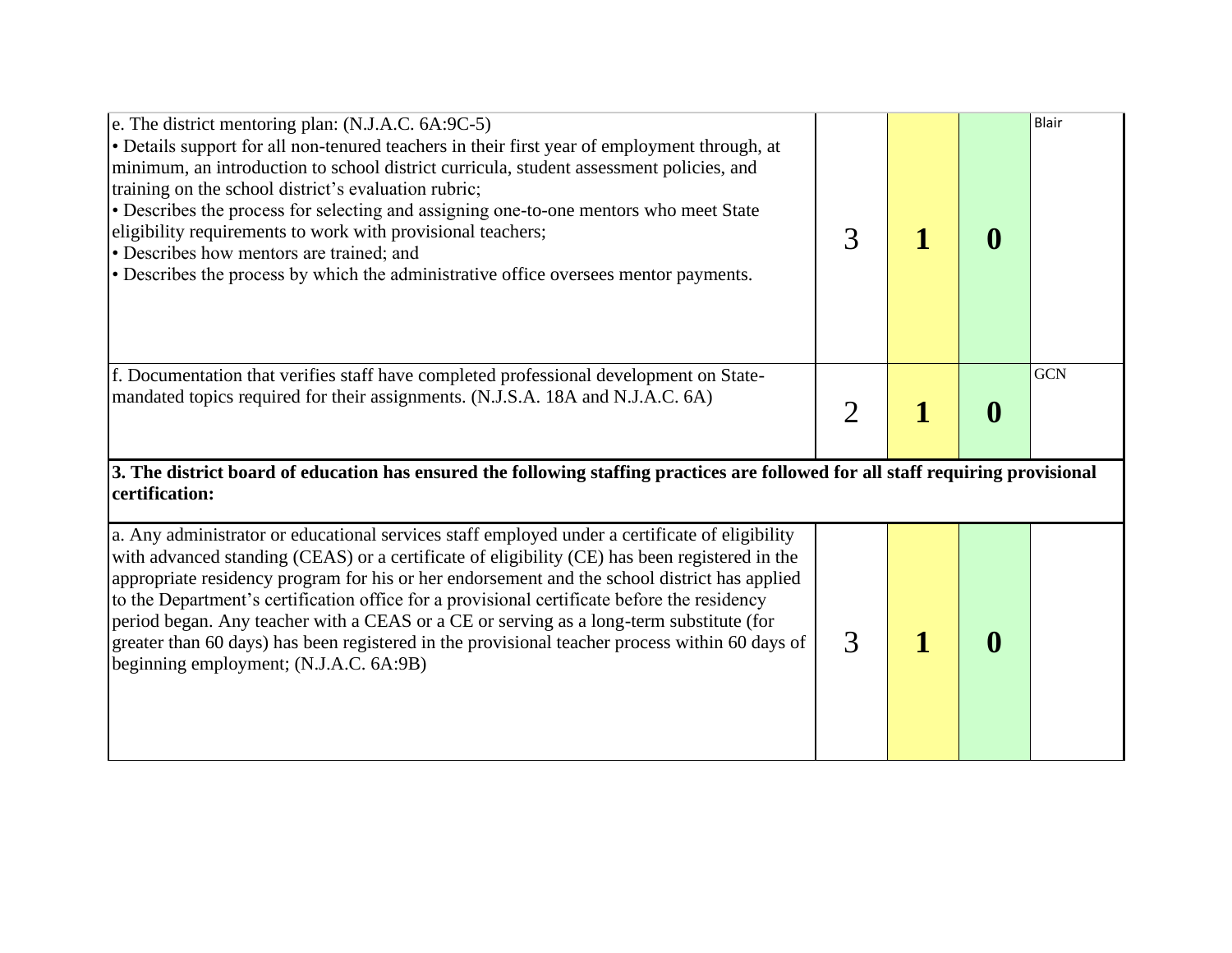| b. Provisional staff are assigned a mentor, required mentor hours and/or residency hours are<br>tracked, and evaluation is conducted; and (N.J.A.C. 6A:9B-8.4, 6A:9C-5, and 6A:10)                                                                                                                                                         | 3                     |   | 0        |  |
|--------------------------------------------------------------------------------------------------------------------------------------------------------------------------------------------------------------------------------------------------------------------------------------------------------------------------------------------|-----------------------|---|----------|--|
| c. Provisional staff seeking the standard license for teacher of students with disabilities<br>and/or teacher of bilingual education submit annual transcripts from their educator<br>preparation programs (EPPs) to allow school districts to track staff progress toward<br>completion of required coursework. (N.J.A.C.6A:9A and 6A:9B) | 3                     |   | 0        |  |
| d. All school district-provided information required for a professional staff member to obtain<br>a standard certificate is submitted to the Department within 30 days of the staff member<br>becoming eligible for a standard license. (N.J.A.C. 6A:9B)                                                                                   | $\overline{2}$        |   | 0        |  |
| 4. The district board of education has ensured the following staffing practices are followed:                                                                                                                                                                                                                                              |                       |   |          |  |
| a. New employees have a successful criminal history record check prior to employment and<br>are not disqualified for employment; (N.J.S.A. 18A:6-7.1 and 18A:39-19.1)                                                                                                                                                                      | $\overline{2}$        |   | $\bf{0}$ |  |
| b. Candidates for employment and employees, when applicable, receive a physical<br>examination and the resulting medical records are maintained in a secure location separate<br>from personnel files; (N.J.S.A. 18A:16-2 and N.J.A.C. 6A:32-6.2 and 6.3)                                                                                  | $\mathcal{D}_{\cdot}$ | 1 | 0        |  |
| c. Approved job descriptions are maintained for every certificated staff member. Certificated<br>staff are appropriately certified for their assignment (N.J.A.C. 6A:9B); and                                                                                                                                                              | 5                     |   | $\bf{0}$ |  |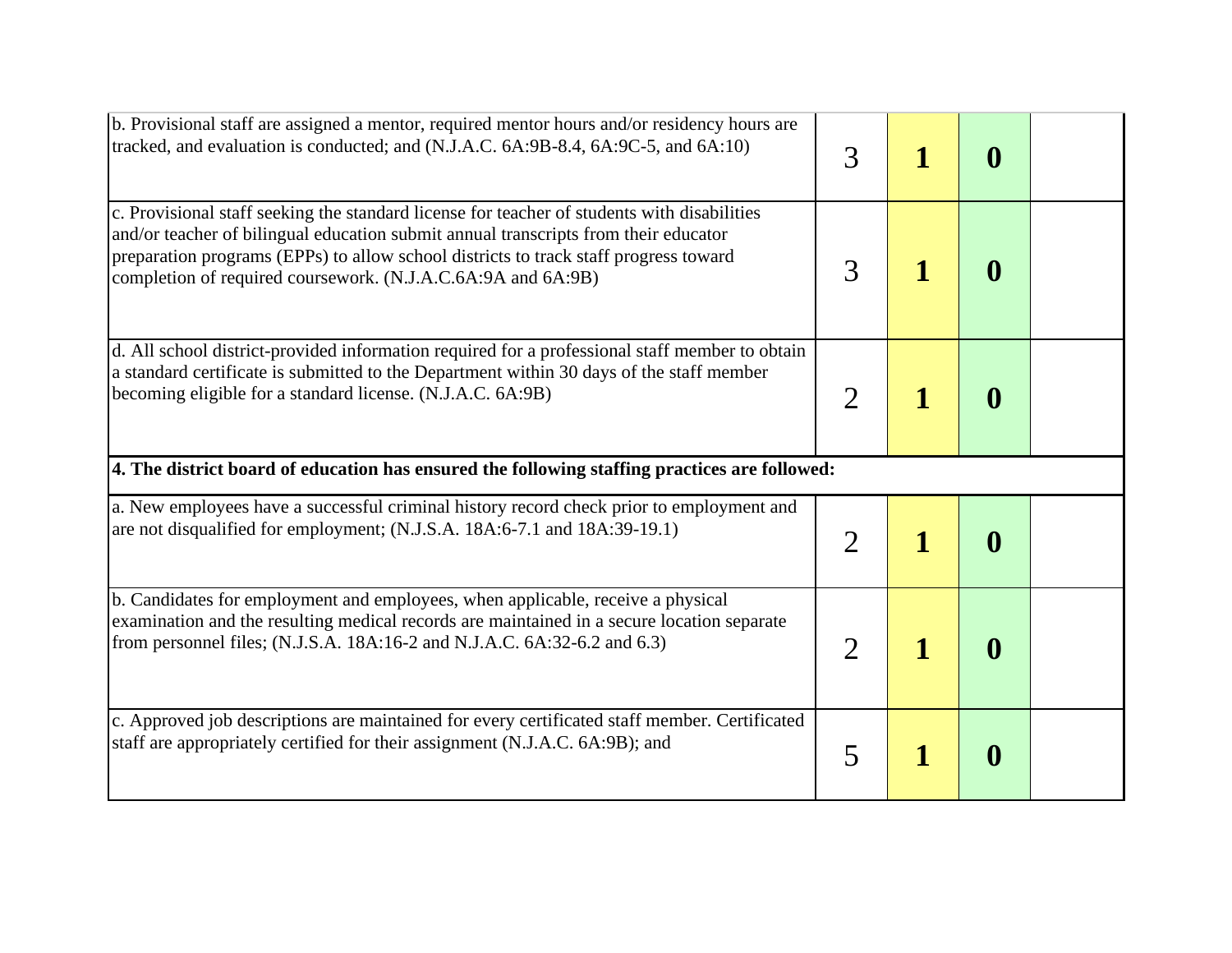| d. Accurate staff attendance records are maintained at school district and school levels. The<br>records include the type and date of absence and an analysis of attendance patterns. Any<br>issue(s) identified through the analysis of staff attendance has been addressed in accordance<br>with the district board of education's staff attendance policies.                                                                                                                                                                                                                                                                                                                                                                                                                                                                                                                                                                                                                                                                                                                                                        | 5              |   | $\bf{0}$         |  |
|------------------------------------------------------------------------------------------------------------------------------------------------------------------------------------------------------------------------------------------------------------------------------------------------------------------------------------------------------------------------------------------------------------------------------------------------------------------------------------------------------------------------------------------------------------------------------------------------------------------------------------------------------------------------------------------------------------------------------------------------------------------------------------------------------------------------------------------------------------------------------------------------------------------------------------------------------------------------------------------------------------------------------------------------------------------------------------------------------------------------|----------------|---|------------------|--|
| e. The length of service for substitute teachers is tracked and placement of substitutes is<br>appropriate. (N.J.A.C. 6A:9B-7)                                                                                                                                                                                                                                                                                                                                                                                                                                                                                                                                                                                                                                                                                                                                                                                                                                                                                                                                                                                         | $\overline{2}$ | 1 | $\boldsymbol{0}$ |  |
| 5. The position control roster: (N.J.A.C. 6A:23A-6.8)                                                                                                                                                                                                                                                                                                                                                                                                                                                                                                                                                                                                                                                                                                                                                                                                                                                                                                                                                                                                                                                                  |                |   |                  |  |
| a. Contains the employee name; date of hire; a permanent position tracking number for each<br>employee; a control number for substitute teachers; a control number for overtime; a control<br>number for extra pay; the status of the position (filled, vacant, abolished, etc.); an indication,<br>when available, of whether an employee is retiring in the budget year or not being renewed,<br>including associated costs such as contractual buyouts, severance pay, paid vacation, or sick<br>days, etc.; base salary; step; longevity; guide; stipends by type; overtime; other extra<br>compensation; the benefits paid by the school district, net of employee reimbursements or co-<br>pays, by type of benefit and for FICA and Medicare; the position's full-time equivalent value<br>by location; the date the position was filled; and the date the position was originally created<br>by the district board of education (if the date the position was originally created is not<br>available, the date the person currently filling that position was approved by the district board<br>of education); | 6              |   | $\mathbf{0}$     |  |
| b. Is accurate and up to date; and                                                                                                                                                                                                                                                                                                                                                                                                                                                                                                                                                                                                                                                                                                                                                                                                                                                                                                                                                                                                                                                                                     | 5              | 1 | $\boldsymbol{0}$ |  |
| c. Reconciles with the budget.                                                                                                                                                                                                                                                                                                                                                                                                                                                                                                                                                                                                                                                                                                                                                                                                                                                                                                                                                                                                                                                                                         | 4              |   | $\boldsymbol{0}$ |  |